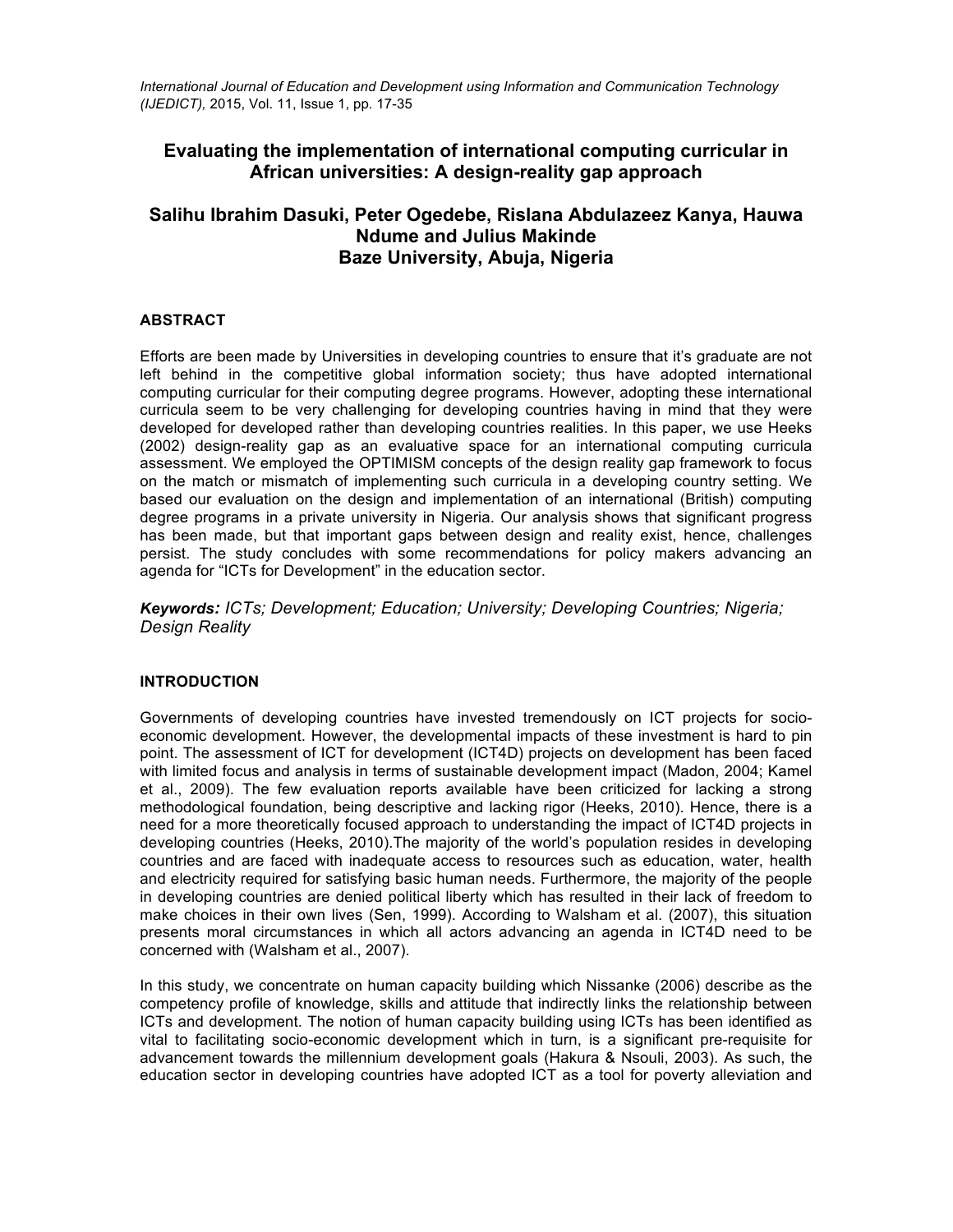capacity building, therefore contributing to the efforts of the country to meeting the millennium development goals. Today many universities in developing countries offer computing degree programs in order to produce ICT savvy workforce to drive socio-economic development (Rhee, 2009). However literature shows that the computing curricular founded in many developing countries are outdated thus producing graduates that lack the skills required by employers seeking to apply ICTs; hence damaging the link between ICT and human development (Bass & Heeks, 2008; Soriyan et al*.,* 2005).

Yet little research has been produced with understanding the issues affecting computing curriculum in developing countries despite majority of them offering computer science as a degree program (Bass & Heeks, 2000). There is clearly a need therefore for more theory driven, responsive and rigorous research into the assessment of computer science curriculum in developing countries universities. This paper suggests a broader theoretical lens to unpack the multiplicity and complexity of ICT4D interventions in nations of developing countries. Specifically, we draw upon the Heeks (2002) design reality gap framework to evaluate the implementation of an international computing curricular in a developing country university. The contribution of this paper is to give some insight into the issues impeding the design and implementation of international computing curricula in universities of developing countries.

The rest of the paper is structured as follows. The following section provides literature review on the complex link between ICTs and development. This is followed by a section providing details of design reality gap framework and its key elements upon which the authors will apply to evaluate the implementation of an International computing curricular in a Nigerian university designed to produce ICT professionals that can compete both nationally and globally. The research method, research setting and the analysis of the case are then presented. The final section concludes the paper and recommendations for policy makers and stakeholders in the education sector.

## **LITERATURE REVIEW**

### **ICTs and Development**

Understanding the domain of ICT4D is incomplete without unravelling the term *"development"*. The notion of development within the ICT4D literature is a highly contested notion. According to Sein & Harindranath (2004), this debate has centered towards its meaning and can be classified within three discourses, that is, dependency, modernization, and human development. The dominant conceptualization of development since the Second World War draws upon the modernization theory of economic growth. According to these theory, deficiencies in knowledge partly results in under development. From these view point, development can only occur in developing countries if they follow the process of development adopted by developed countries. Following this approach to development, ICT is argued to be a tool for industrialization or an industry itself, with emphasis placed on how technology can enhance competitiveness, mechanization and productivity (Zheng, 2009).On the other hand, the dependency approach to development argues that the process of development and economic growth in developed countries impacts negatively on developing countries. Akpan (2003) noted that these latter are predominantly ex-colonies suffer from negative terms of trade and are caught in the debt trap, hence submitting to a technology industrial dependency. An example could be seen in the outsourcing industry when it has been argued that the production of offshore computing and commodities are done to improve the societies of developed countries rather than the economies of developing countries (Sein & Harindranath, 2004)

The ICT4D literature is yet to establish a direct relationship between ICTs and economic development in developing countries (Akpan, 2003; Avgerou, 2003). Hence, it could be argued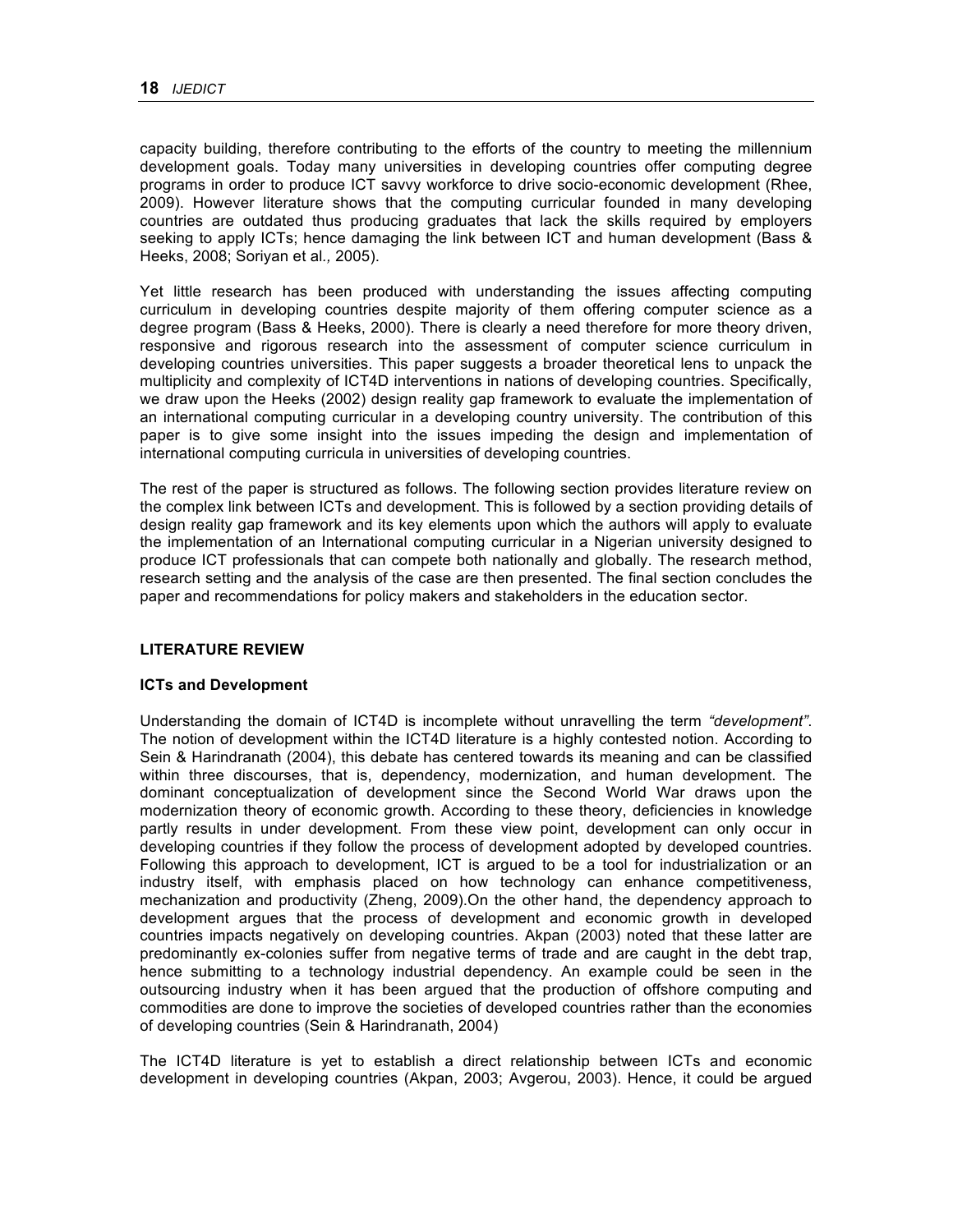that investments in ICTs may have failed to achieve their anticipated developmental goals (Heeks, 2002). This could be due to inappropriate intervention approach planned to guide development (Soeftestad & Sein, 2003) or failure to take into account the socio-cultural context during the design and implementation of the ICT4D interventions (Maumbe et al., 2008). As such, there has been a call for more emphasis on investigating the contextual and social aspect of ICT4D interventions given that the failure or success of ICT4D interventions will depend on their "fit" with the economic, political, social and cultural contexts in which they are implemented (Walsham, 2007, Heeks, 2008). Despite the growing number of research within the ICT4D domain, Mbarika et al. (2005) noted that research focusing on ICT4D interventions in Africa is still at a moot point in the dominant information systems research. Thompson and Walsham (2010) called for research focusing on ICT4D in Africa and the need to expand beyond the use of ICTs in Africa to include deeper developmental concentration. In this study, the authors aim to address the research question: *"What are the challenges of implementing international computing curricular in African Universities?* This is done in order to provide implications for research and policy makers advancing an agenda of "ICT for Development" in the education sector. As noted earlier, the paper is informed by the design reality gap framework to evaluating the implementation of ICT4D projects, which the following section discusses.

## **CONCEPTUAL FRAMEWORK**

### **The Design Reality Gap**

The design-reality gap is a broad framework that was drawn upon from the literature on contingency in organizational change (see Venkatraman, 1989) and social construction of technology (see Suchman, 1987). The framework was developed by Richard Heeks and is used to analyze organizational change and the risk associated with it. In the domain of ICT4D, the design reality gap has been adopted as assessment tool to measure the success of ICT4D projects. The model has helped to explain the mismatch between ICT4D designs and local user actuality. This gap occurs because the contexts of the project beneficiaries and the ICT4D project designers are often distant in socio-economic and cultural dimensions, hence this results in specific design assumptions which do not fit to the local realities (Heeks, 2002). Hence, ICT4D failure or success would depend on gap that is present between the design of the ICT4D project and the current realities. According to Heeks (2002), the design reality gap exists around seven dimensions abbreviated as ITPOSMO: Information, Technology, Processes, Objectives and values, Staffing and skills, Management systems and structures, and other resources such as time and money.

In the discourse of ICT4D, the framework has been criticized for focusing on *"point"*  implementations of ICTs in developing countries with lack of an explicit developmental focus (Thompson and Walsham, 2010). Despite the criticisms, there has been much progress and efforts by ICT4D researchers in applying the design-reality gap model in IS in developing countries studies to understand why majority of ICT4D projects fail (see Heeks, 2003, Heeks, 2002; Dada, 2006; Bass & Heeks, 2008). Specifically, in the studies of ICT in the institutions of higher education in developing countries, very few authors have applied the design reality gap (see Bass and Heeks, 2008). Bass and Heeks (2008) extends the original design reality gap to include milieu which address the issues of politics and legislation in order to the failure or success of the implementation of an international computing curricula in Africa using a case study of Ethiopian higher education. This paper further constitutes an effort of operationalizing the extended design reality gap by using its basic concept to analyze the design and implementation of an international styled computing degree program in Nigeria. The contribution of this paper is in two folds: operationalizing the design-reality gap framework by showing its theoretical and practical significance and drawing up implications for stakeholders in the higher education sector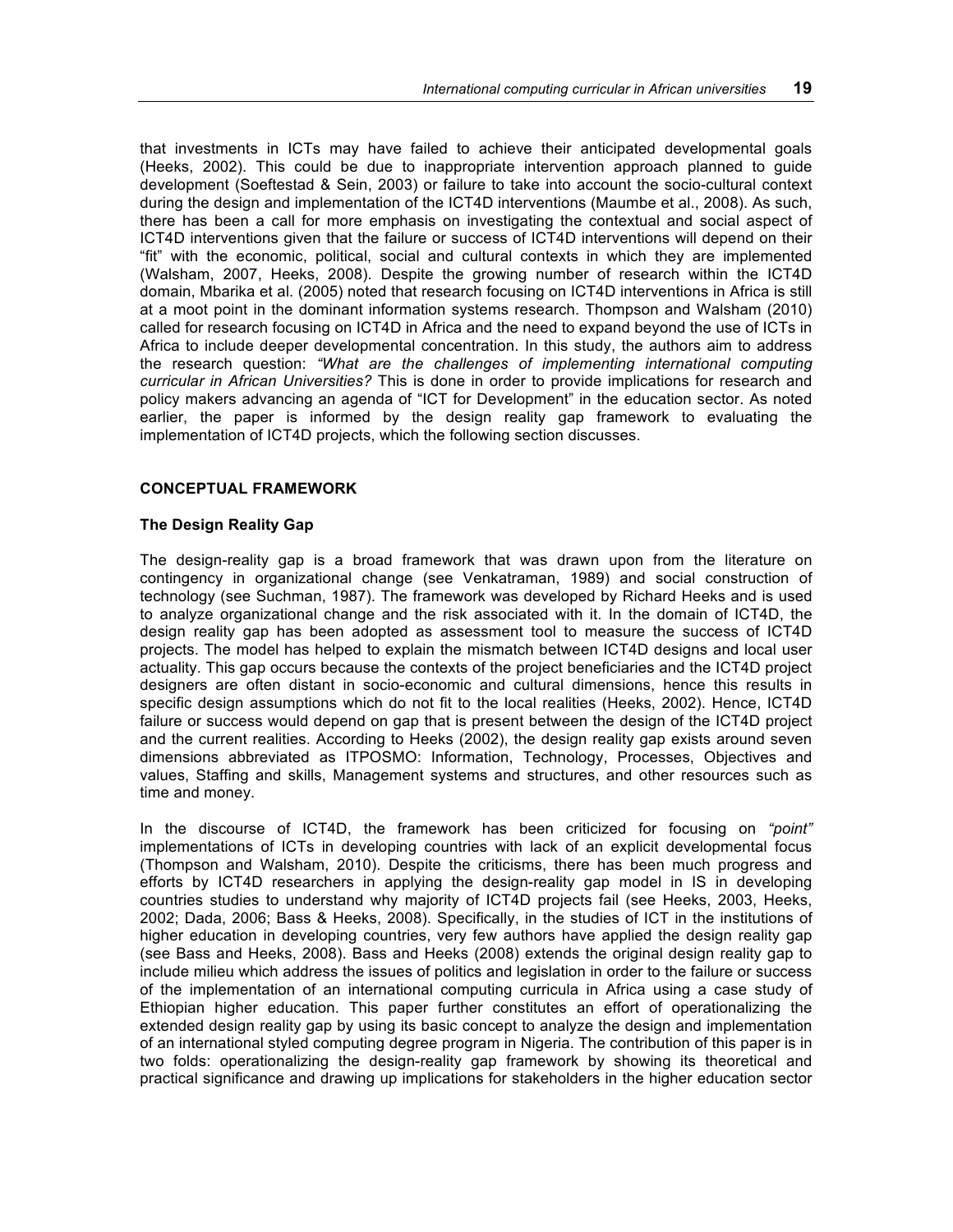by providing recommendations for practice. The following sections will introduce the extended design reality gap and its core dimensions that is applied in this paper.

### **Dimensions of the Design Reality Gap**

The extended dimensions of the design reality gap can be summarized with the OPTIMISM mnemonic (Heeks, 2008):

- Objectives and values (both formal strategies and culture, and informal goals)
- Processes (from individual tasks up to broader business processes)
- Technology (not just ICTs but other relevant technologies)<br>• Information (data stores, data flows, etc.)
- Information (data stores, data flows, etc.)
- Management structures and systems
- Financial Investment
- Staffing and skills
- Milieu (the external political, economic, socio-cultural, technological and legal environment)



*Figure 1: The Design Reality Gap Model*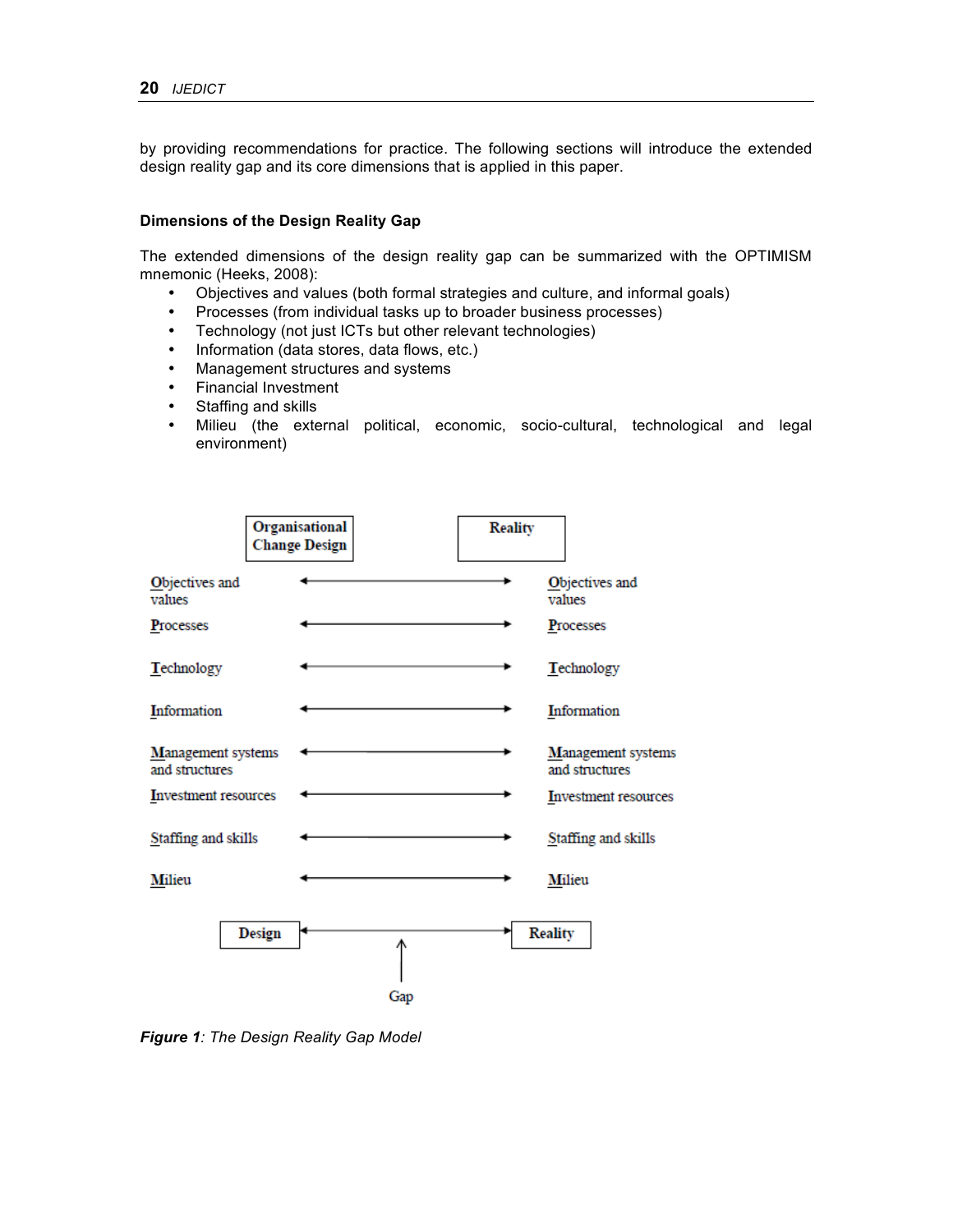Putting these dimensions together with the notion of gaps produces the model for understanding success or failures of IS in developing countries, that is shown in Figure 1. In this paper, we apply the design-reality gap to evaluate the implementation of a European computing curriculum in Africa. We will explain next how this was specifically applied in our particular study.

| <b>Elements of the</b>      | Interpretation of the framework in terms of research issues                                                                |
|-----------------------------|----------------------------------------------------------------------------------------------------------------------------|
| design-reality gap<br>model |                                                                                                                            |
| Objectives and values       | -What are the objectives of the computing degree programs and                                                              |
|                             | how do they meet the requirements of the stakeholders affected by                                                          |
|                             | this degree programs?                                                                                                      |
|                             | -What are the values embedded within this international degree                                                             |
|                             | programs?                                                                                                                  |
|                             | How do these values match the underlying values of the                                                                     |
|                             | stakeholder's realities?                                                                                                   |
| Processes                   | -What teaching and assessment methods are available to support                                                             |
|                             | these degree programs?                                                                                                     |
|                             | -Are these teaching and assessment methods effective to support                                                            |
|                             | these degree programs?                                                                                                     |
| Technology                  | -What Infrastructures are available to cater for the students taking                                                       |
|                             | these computing degree programs?                                                                                           |
|                             | -Are these infrastructures enough to cater for all the computing staff                                                     |
|                             | and students?                                                                                                              |
|                             | Are there enough infrastructures to also support teaching and                                                              |
|                             | learning?                                                                                                                  |
| Information                 | -What Information flow is available to support the implementation of                                                       |
|                             | the degree programs?                                                                                                       |
|                             | -Do students and staff have access to student information?                                                                 |
|                             | -Do student and staff have access to teaching materials?                                                                   |
| Investment resources        | -Do students and staff have access to external stakeholders?<br>-What considerable investment has been made to support the |
|                             | implementation of these degree programs?                                                                                   |
| Staffing                    | -What are the required staff capacity needed to support the degree                                                         |
|                             | programs?                                                                                                                  |
|                             | Are there enough staff to support these degree programs?                                                                   |
|                             | Do these staff have the right skills to teach the individual subjects?                                                     |
| Management system           | How is the management and structure of the university and its                                                              |
| and structures              | faculties?                                                                                                                 |
|                             | Can the design of the international computing degree programs be                                                           |
|                             | embedded within the structure and management of the university?                                                            |
| <b>Milieu</b>               | What are the legal and political requirements for the successful                                                           |
|                             | implementation of these degree programs?                                                                                   |
|                             | How do they affect the successful implementation of these degree                                                           |
|                             | programs?                                                                                                                  |

*Table 1: Interpretation of the design reality gaps in terms of Research Issues*

In the following section, the research methodology and methods of data collection is presented.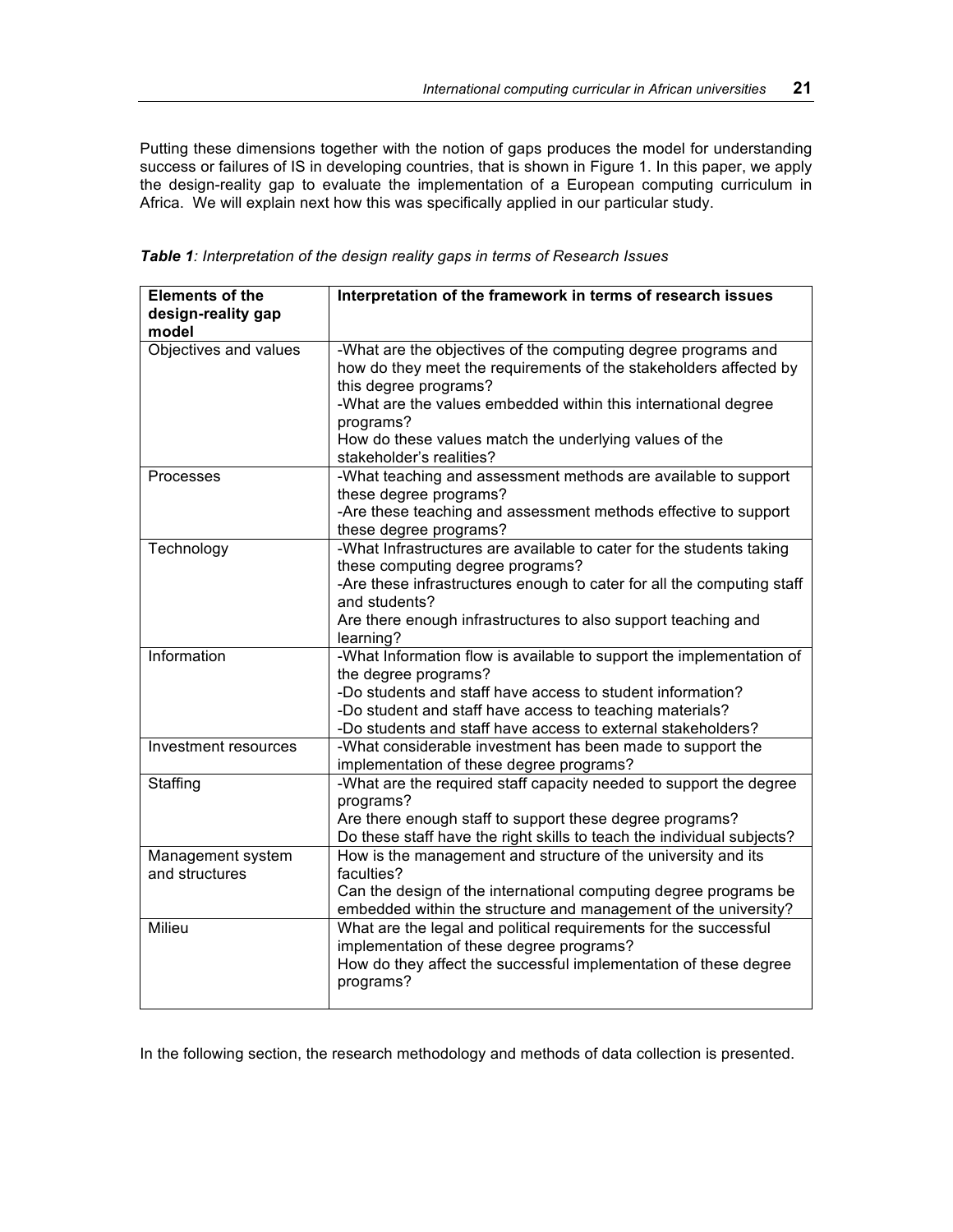## **METHODOLOGY**

### **Research Approach**

This research followed a broad interpretive approach. According to Walsham (2006), the interpretive research aims to understand social setting and realities of ICTs in use. A case study design was adopted in this study due to its strength in allowing various methods of data collection (Benbasat et al., 1987). The case study followed an explanatory line (Yin, 2003) with the purpose of evaluating the issues surrounding the implementation of international computing curricula in a private African university in Abuja, Nigeria. Multiple data collection sources which includes interviews, observation and document analysis was carried out between June and July, 2014. A total number of 17 interviews was conducted with several stakeholders who were involved in the implementation of this international curricular. Majority of the interviews lasted about an hour and all were done in English. Staff ranged from existing lecturers to newly qualified lecturers to Faculty Deans. The interviews were conducted using an interview guide based on the OPTIMISM model and were tape recorded. Interviewees were asked probing follow-up questions on new and emerging topics as well as given opportunities to raise any other issues they considered relevant.

On the whole, approximately 15.4 hours from the transcript of the interviews were gathered, organized and analyzed later. Interviews were often accompanied by observation. Four of the authors acted as practitioner researchers who Oates (2006) described as someone who already has a job and decides to put on a researcher's 'hat' to investigate their own work organization. In this study, observation was very important as the authors could observe how the degree programs were designed and the surrounding challenges affecting its implementation especially during classes, and departmental and faculty meetings. We compiled two pages of observation notes in this study. Furthermore, we analyzed the Nigeria ICT policy, university education legislation, the faculty student handbook and the faculty set up guidelines that contains all information on the course curriculum. The Nigeria ICT policy and university education legislation was downloaded over the internet while faculty student handbook and the faculty set up guidelines were provided by the university.

| <b>Sample</b>  | Sources        | Sample-coded excerpts from transcripts/field           |
|----------------|----------------|--------------------------------------------------------|
| Theme          |                | notes                                                  |
| Objectives and | Sources: Pre-  | "We are currently achieving the objective of our       |
| Values         | reading of     | faculty, as you know the department just got an NUC    |
|                | transcript and | accreditation of 87% and after interviewing our        |
| Reality        | Theoretical    | students, they were impressed that we have             |
|                | Concepts       | developed students that possess a wide range of        |
|                |                | transferable skills including analytic and synthetic   |
|                |                | reasoning, problem solving, individual and team        |
|                |                | working, project and time management, and verbal       |
|                |                | and written communication skills" (Acting Dean)        |
|                |                |                                                        |
| Information    | Sources: Pre-  | "This semester I have been assigned to teach           |
| flow about     | reading of     | Introduction to World Wide Web to second year          |
| course content | transcript and | students. At the moment, I don't know what course I    |
|                | Theoretical    | am teaching next semester, I have to wait for the dean |
|                | Concepts       | to assign the courses I will be teaching" (lecturer)   |
|                |                |                                                        |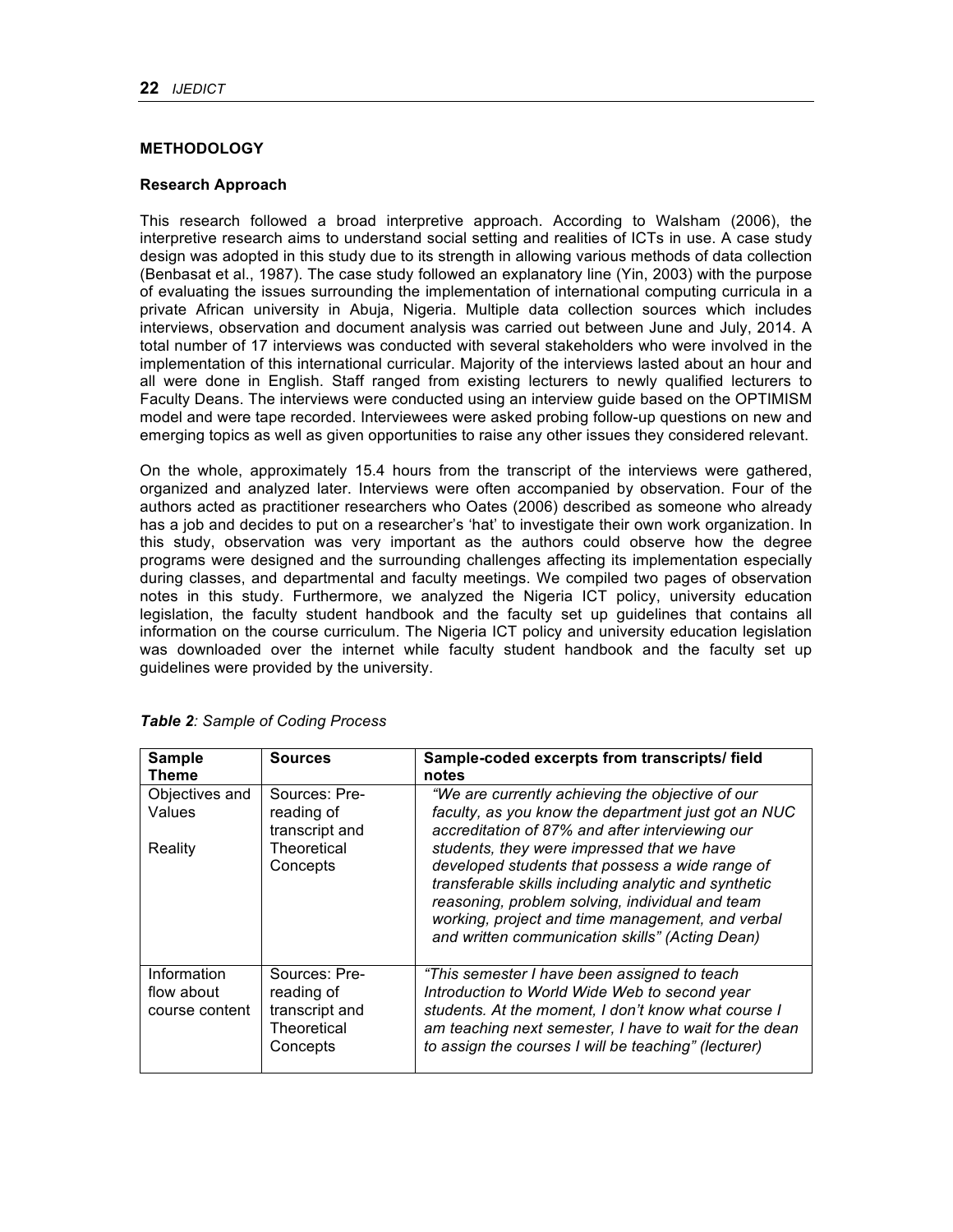All data collected were analyzed using set of principles of thematic analysis (Braun and Clarke, 2006) in order to capture the main themes discussed by the interviewees. This allowed, in the first instance, the classification of similar material and insights to be captured. Next, a set of themes were produced following the OPTIMISM model, but with careful consideration given to emergent topics as described in Table 2. The results of the case study analysis are presented in the discussion and analysis section illustrating the challenges in implementing an international curricular in Africa. The following section provides an overview of the higher education system in Nigeria.

### **Higher Education in Nigeria**

The National ICT policy was drawn up in line with nation's vision 20:2020 agenda. The vision of the policy document is *"Nigeria as a knowledge-based and globally competitive society*" (NPFIT, 2012, pg. 12). The policy focuses on the application of ICTs in sectors of education, job creation, accountability, public administration, health, sport, transportation and agriculture. One of the key objectives of the policy is the design and implementation of an appropriate ICT curriculum in all levels of education. Thus Nigeria presents a good example of a developing country who has prioritize the use of ICTs within its education sector. Currently there are 129 universities in Nigeria which include 40 federal universities, 39 states universities and 50 private universities. The federal and state universities are public universities funded solely by the government. The National Universities Commission (NUC) which was established in 1962 and is the governing body that enforces uniform standard and sets admissions capacity of every university in Nigeria. However, institutions of higher education in Nigeria especially the public ones are confronted with several challenges such as lack of funding, poor infrastructure, corruption, shortage of lecturers, periodic strike and closure (PunchNG,2013). The challenges facing the public universities has resulted in individuals and private bodies establishing universities in the country. The first private universities in Nigeria were licensed in 1999 and they are Babcock University, Igbinedion University and Madonna University. More private universities have since been approved by the federal Government. However, many of these universities have been characterized with high tuition cost even though many students seek admission into them due to the challenges faced by the public universities.

### **Computer Science Programs at Institutions of Higher Education in Nigeria**

Currently about 99 universities both public and private have been approved and accredited by the Nigeria University Commission to offer computer science degree programs (NUC, 2012). Based on the NUC's benchmark minimum academic standards (BMAC) for undergraduate programs in Nigerian universities, the admission requirements to study computer science requires a student to have a minimum credit level passes in five subjects including Mathematic, Physics and English. The computer science degree programs in Nigeria is a four year program (See Table 3 for course description).

However, success has not been achieved in administering computer science degree programs in Nigeria universities due to more emphasis on theory with little focus on practice. This could be due to the lack of infrastructures to support the practical aspect of these courses and also the limited experience in running practical lab sessions hence exposing instructors who have been educated through a system that had a paucity of such learning opportunities (Bass and Heeks, 2008). Hence, many of the Nigeria universities produce insufficient and ill-prepared science graduates necessary for driving the economic development of the nation (Uwaifo, 2010).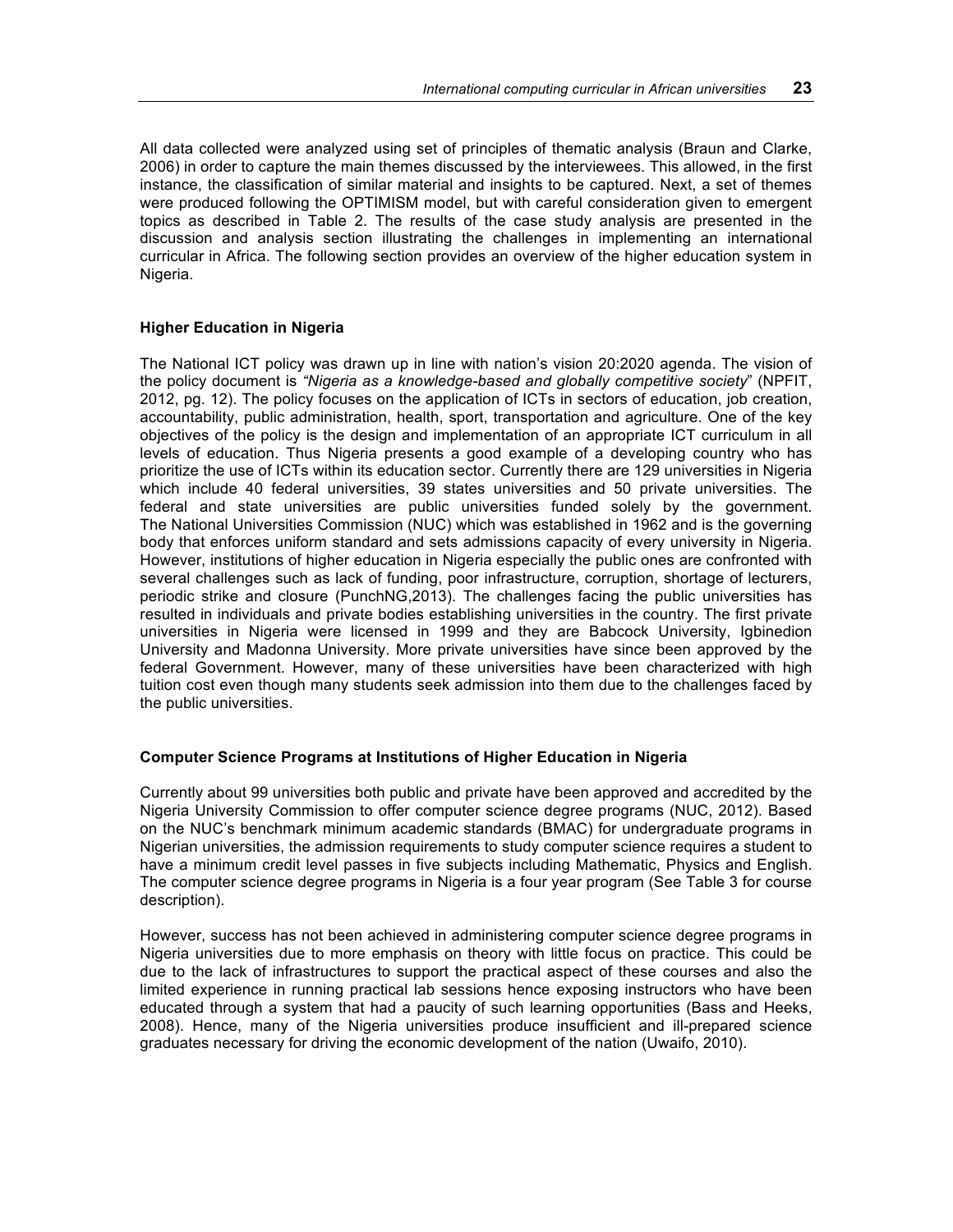## **24** *IJEDICT*

# **Table 3**: **Course Description for Four Years Computer Science Degree Program in Nigeria**

| <b>Course Description</b>                                                                                                                                                                                                                                                                                                                                                                                                     |                                                                             |                                                                                                                                                                                                                                                                                                                                                                                                                                                                                                                                                                                                                                                                                                                                     |  |                                                                                                                                                                                                                                                                                                                                                                                                                                                                                                                                                                                                                                                                                                            |                                                                                                             |                                                                                                                                                                                                                                                                                                                                                                                                                                                                                                                                                                                                                                                                             |                                                                                                                                  |
|-------------------------------------------------------------------------------------------------------------------------------------------------------------------------------------------------------------------------------------------------------------------------------------------------------------------------------------------------------------------------------------------------------------------------------|-----------------------------------------------------------------------------|-------------------------------------------------------------------------------------------------------------------------------------------------------------------------------------------------------------------------------------------------------------------------------------------------------------------------------------------------------------------------------------------------------------------------------------------------------------------------------------------------------------------------------------------------------------------------------------------------------------------------------------------------------------------------------------------------------------------------------------|--|------------------------------------------------------------------------------------------------------------------------------------------------------------------------------------------------------------------------------------------------------------------------------------------------------------------------------------------------------------------------------------------------------------------------------------------------------------------------------------------------------------------------------------------------------------------------------------------------------------------------------------------------------------------------------------------------------------|-------------------------------------------------------------------------------------------------------------|-----------------------------------------------------------------------------------------------------------------------------------------------------------------------------------------------------------------------------------------------------------------------------------------------------------------------------------------------------------------------------------------------------------------------------------------------------------------------------------------------------------------------------------------------------------------------------------------------------------------------------------------------------------------------------|----------------------------------------------------------------------------------------------------------------------------------|
| <b>First Year</b>                                                                                                                                                                                                                                                                                                                                                                                                             |                                                                             | <b>Second Year</b>                                                                                                                                                                                                                                                                                                                                                                                                                                                                                                                                                                                                                                                                                                                  |  | <b>Third Year</b>                                                                                                                                                                                                                                                                                                                                                                                                                                                                                                                                                                                                                                                                                          |                                                                                                             | <b>Fourth Year</b>                                                                                                                                                                                                                                                                                                                                                                                                                                                                                                                                                                                                                                                          |                                                                                                                                  |
| Introduction to Computer<br>Science<br>Introduction to Problem Solving<br><b>General Mathematics I</b><br><b>General Mathematics II</b><br><b>General Mathematics III</b><br>General Physics I<br><b>General Physics II</b><br><b>General Physics III</b><br>General Biology I<br>General Chemistry I<br>Use of English<br><b>Library Skills</b><br>Electives 6 Units to be selected from<br>Mathematics and Physics Courses. | 3<br>3<br>3<br>3<br>3<br>3<br>3<br>3<br>3<br>$\overline{2}$<br>$\mathbf{1}$ | Course Tile<br>Credits<br><b>Computer Programming I</b><br>3<br>Computer Programming II<br>3<br>Foundation of Sequential Program<br>3<br>3<br><b>Fundamentals of Data Structures</b><br>3<br><b>Operating Systems I</b><br>3<br>Discrete Structure<br>3<br><b>Computer Hardware</b><br>Foundations of Sequential<br>3<br>Programme<br>$\ensuremath{\mathsf{3}}$<br><b>Mathematical Methods</b><br>3<br>Electronics<br>3<br><b>Industrial Training</b><br>$\overline{2}$<br><b>Entrepreneurship Studies</b><br>$\overline{2}$<br><b>Communications Skills</b><br>Electives 8 Units to be selected from<br>Course Tile<br>Credits<br>Linear Algebra I<br>3<br>3<br>Linear Algebra II<br>3<br>Modern Physics and<br>Statistics courses |  | Credits<br>Course Tile<br><b>Structured Programming</b><br><b>Object-Oriented Programming</b><br>Algorithms and Complexity Analysis<br><b>Operating Systems II</b><br>Architecture and Organization I<br>Architecture and Organization II<br>Data Management I<br><b>Compiler Construction I</b><br>Systems Analysis and Design<br>3<br>Survey of Programming Language<br>Computational Science & Numerical<br>Methods<br>Formal Methods and Software<br>Development<br><b>Industrial Training II</b><br>Entrepreneurship Studies II<br>Electives 6 Units from<br>Credits<br>Course Tile<br><b>Operations Research</b><br><b>Numerical Analysis</b><br><b>Statistical Computing</b><br>Theory of Computing | 3<br>3<br>3<br>3<br>3<br>3<br>3<br>3<br>$\overline{4}$<br>3<br>3<br>3<br>$\overline{2}$<br>3<br>3<br>3<br>3 | Credits<br>Course Tile<br>Software Engineering<br>Data Management II<br><b>Net-Centric Computing</b><br>Organization of Programming<br>Languages<br>Artificial Intelligence<br>Human Computer Interface<br><b>Computer Networks</b><br>Communications<br>Project<br>Electives 9 Units to be selected<br>from<br>Course Tile<br>Credits<br><b>Compiler Construction II</b><br>Computer Graphics and<br>Visualization<br>Modeling and Simulation<br>Information Technology Law<br><b>Optimization Techniques</b><br>Queuing Systems<br>Performance Evaluation<br><b>Project Management</b><br>Special Topics in Software<br>Engineering<br><b>Computer System Performance</b> | 4<br>3<br>3<br>3<br>$\overline{2}$<br>$\overline{2}$<br>3<br>6<br>3<br>$\overline{c}$<br>3<br>$\overline{2}$<br>3<br>3<br>3<br>3 |
|                                                                                                                                                                                                                                                                                                                                                                                                                               |                                                                             |                                                                                                                                                                                                                                                                                                                                                                                                                                                                                                                                                                                                                                                                                                                                     |  |                                                                                                                                                                                                                                                                                                                                                                                                                                                                                                                                                                                                                                                                                                            |                                                                                                             |                                                                                                                                                                                                                                                                                                                                                                                                                                                                                                                                                                                                                                                                             |                                                                                                                                  |
|                                                                                                                                                                                                                                                                                                                                                                                                                               |                                                                             |                                                                                                                                                                                                                                                                                                                                                                                                                                                                                                                                                                                                                                                                                                                                     |  |                                                                                                                                                                                                                                                                                                                                                                                                                                                                                                                                                                                                                                                                                                            |                                                                                                             |                                                                                                                                                                                                                                                                                                                                                                                                                                                                                                                                                                                                                                                                             |                                                                                                                                  |
|                                                                                                                                                                                                                                                                                                                                                                                                                               |                                                                             |                                                                                                                                                                                                                                                                                                                                                                                                                                                                                                                                                                                                                                                                                                                                     |  |                                                                                                                                                                                                                                                                                                                                                                                                                                                                                                                                                                                                                                                                                                            |                                                                                                             |                                                                                                                                                                                                                                                                                                                                                                                                                                                                                                                                                                                                                                                                             |                                                                                                                                  |
|                                                                                                                                                                                                                                                                                                                                                                                                                               |                                                                             |                                                                                                                                                                                                                                                                                                                                                                                                                                                                                                                                                                                                                                                                                                                                     |  |                                                                                                                                                                                                                                                                                                                                                                                                                                                                                                                                                                                                                                                                                                            |                                                                                                             |                                                                                                                                                                                                                                                                                                                                                                                                                                                                                                                                                                                                                                                                             |                                                                                                                                  |
|                                                                                                                                                                                                                                                                                                                                                                                                                               |                                                                             |                                                                                                                                                                                                                                                                                                                                                                                                                                                                                                                                                                                                                                                                                                                                     |  |                                                                                                                                                                                                                                                                                                                                                                                                                                                                                                                                                                                                                                                                                                            |                                                                                                             | Evaluation<br><b>Distributed Computing System</b><br>Formal Models of                                                                                                                                                                                                                                                                                                                                                                                                                                                                                                                                                                                                       | 3<br>3                                                                                                                           |
|                                                                                                                                                                                                                                                                                                                                                                                                                               |                                                                             |                                                                                                                                                                                                                                                                                                                                                                                                                                                                                                                                                                                                                                                                                                                                     |  |                                                                                                                                                                                                                                                                                                                                                                                                                                                                                                                                                                                                                                                                                                            |                                                                                                             | Computation<br>Special Topics in Computer                                                                                                                                                                                                                                                                                                                                                                                                                                                                                                                                                                                                                                   | 3                                                                                                                                |
|                                                                                                                                                                                                                                                                                                                                                                                                                               |                                                                             |                                                                                                                                                                                                                                                                                                                                                                                                                                                                                                                                                                                                                                                                                                                                     |  |                                                                                                                                                                                                                                                                                                                                                                                                                                                                                                                                                                                                                                                                                                            |                                                                                                             | Science                                                                                                                                                                                                                                                                                                                                                                                                                                                                                                                                                                                                                                                                     | 3                                                                                                                                |

Source: NUC Minimum Benchmark 2007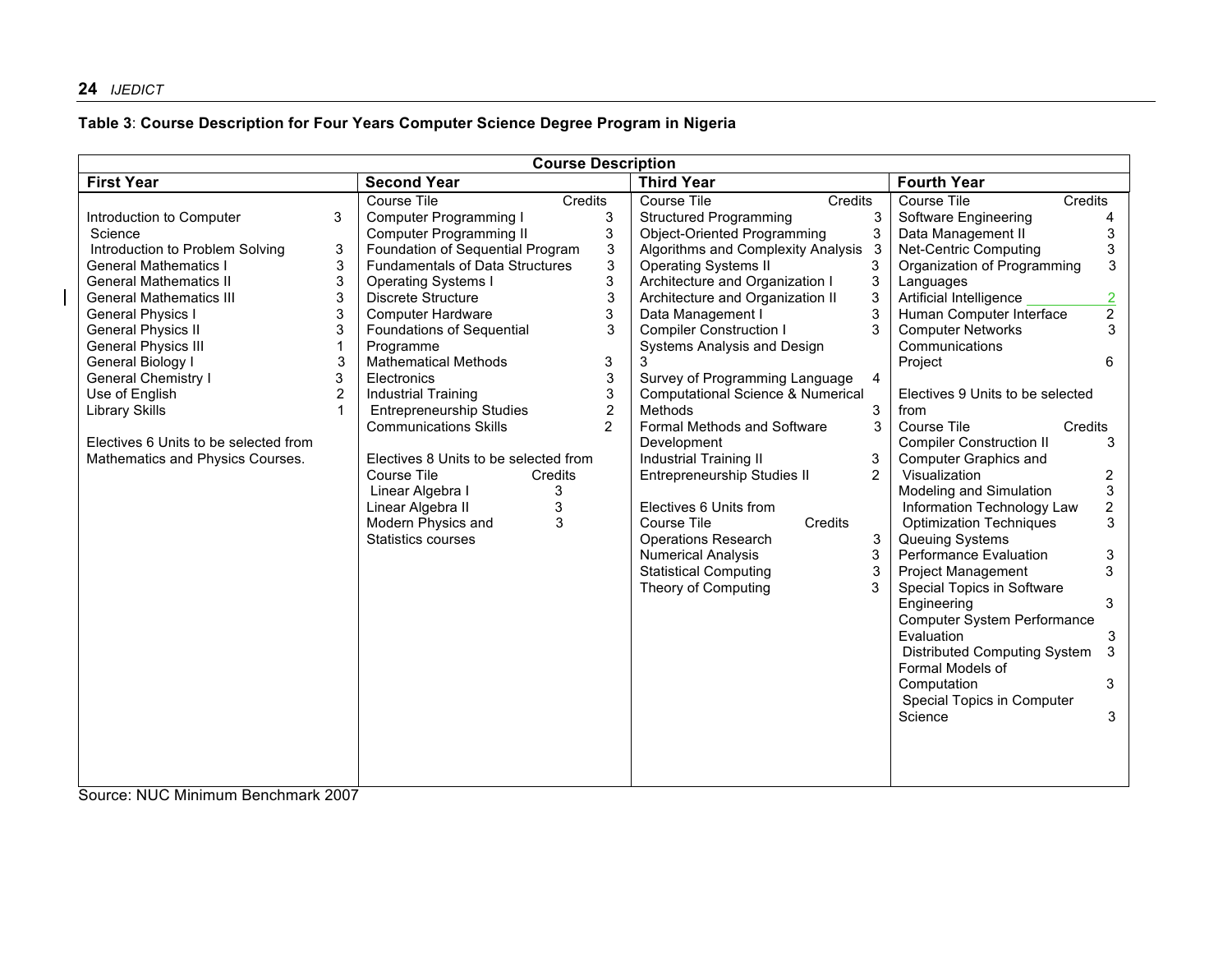Other issues affecting the provision of computer science degree programs in Nigeria include issues ranging from non-availability of adequate human capacity, poor funding, poor staff training, brain drain and retention profiles, poorly equipped laboratories and inadequate ICT environment. Recently, many private universities have evolved in Nigeria in order to address the challenges that are faced by the public institutions. Many of these private universities offer computer science degree programs and have adopted international computing curricula in order to produce graduates that not only can compete locally but also internationally in the technology driven society. This paper explores one of those efforts where a private university within the capital of Nigeria introduced an international curricular (British) in its Faculty of Applied Sciences and Computing in order to produce graduates that will understand the principles that lie behind the current computing technology and also develop the ability to adapt their skills to the new technology.

### **Baze University, Abuja**

Baze University was granted its license by the Nigeria Universities Commission (NUC) to operate as private university in 2011 and in the same year, it opened its doors to its first students. Founded by a former senator in Nigeria, it is located in federal capital territory, Abuja, the state capital of Nigeria. Having benefited from the UK education system of instruction, the founder sought to make this style of education - focusing problem solving, small classes, and a British style general education program. Currently, the VC of the university is a British Professor whose experience has been an educationist across the globe and a former VC to a university in Eastern Africa. The University is home to about 1300 students and 98 faculty members and consists of three Faculties: Applied Sciences and Computing, Business and Law.

In this study, we concentrate on the Faculty of Applied Sciences and Computing, specifically the Department of Computer Science. The Department consist of a Head of Department and 16 academic staff. Currently the degree program offered by the department can be seen in table 4.

| Faculty of Applied Sciences<br>and Computing                                                                                                                                                                                          | <b>Faculty of Business</b>                                                                                                                                                                                                                                                         | Faculty of Law                                                                                    |
|---------------------------------------------------------------------------------------------------------------------------------------------------------------------------------------------------------------------------------------|------------------------------------------------------------------------------------------------------------------------------------------------------------------------------------------------------------------------------------------------------------------------------------|---------------------------------------------------------------------------------------------------|
| <b>B.Sc. Computer Science</b><br><b>B.Sc. Chemistry (Petroleum</b><br>Chemistry)<br>B.Sc. Physics (Physics with<br>Computing)<br><b>B.Sc. Mathematics (Financial</b><br>Mathematics)<br><b>B.Sc. Biology (Biological</b><br>Sciences) | <b>B.Sc. Accounting</b><br><b>B.Sc. Banking and Finance</b><br><b>B.Sc. Economics</b><br><b>B.Sc. Management</b><br><b>B.Sc. Marketing</b><br><b>B.Sc. Government Public</b><br>Administration<br><b>B.Sc. International Relations</b><br>and Diplomacy<br><b>B.Sc. Psychology</b> | LLB Jurisprudence &<br>International Law<br><b>LLB Business Law</b><br>LLB Private and Public Law |

### **Table 4**: **Baze University faculties and degree programs**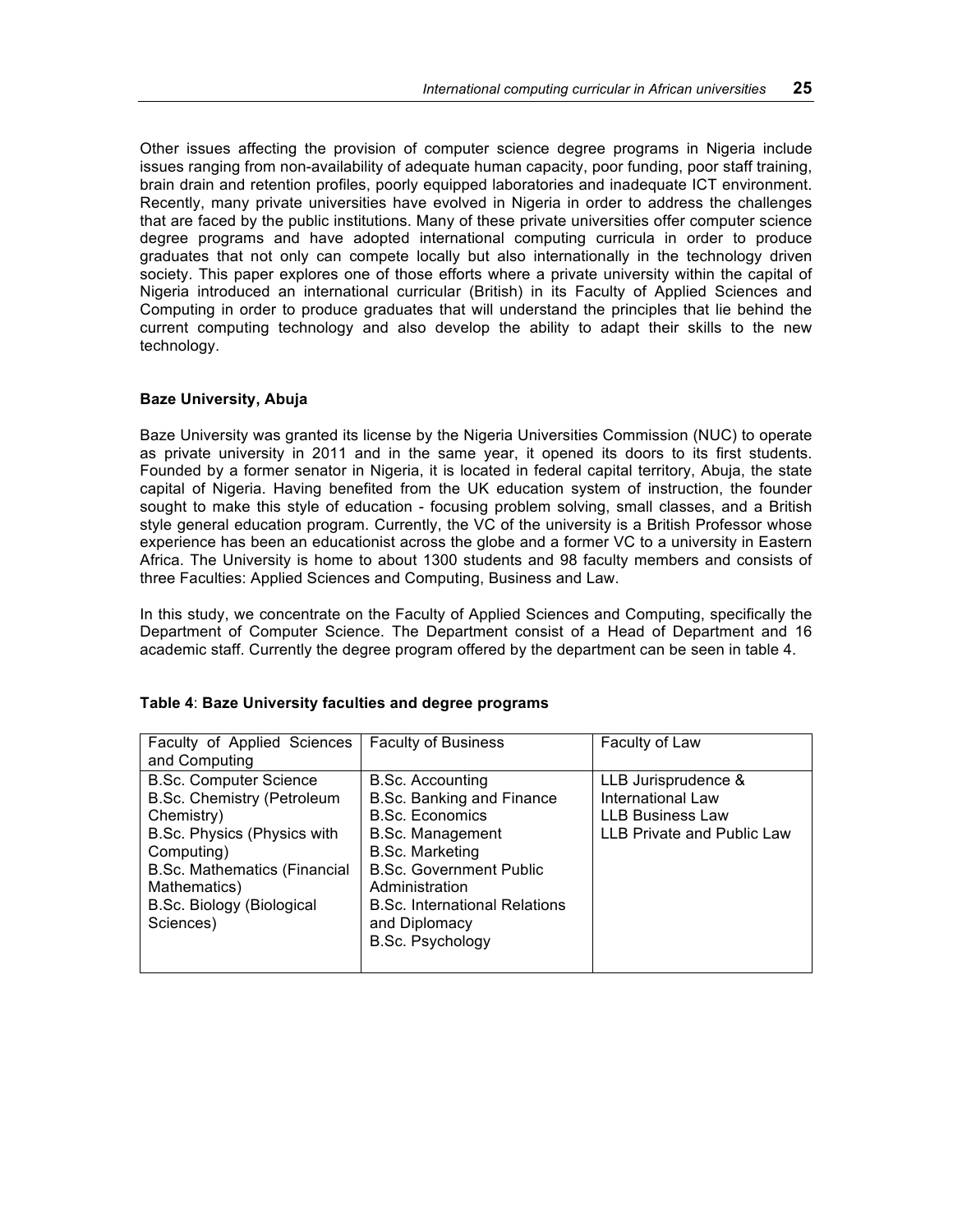### **DISCUSSION AND ANALYSIS**

In this previous section, the authors have discussed the higher education sector in Nigeria and the context of computer science degree programs. The authors have also examined the ICT and education policy documents in order to understand the motivation and process behind the provision of computer science programs in Nigeria universities. We have also provided an overview of the case study. Now we examine the implementation of an international (British) curricular of computer science at Baze University using the design reality gap model. Using the model, we focus on the match and mismatch of implementing this curricular using eight OPTIMISM dimensions of the model.

### **OBJECTIVES AND VALUES**

### **Design Expectations**

The objectives of Baze university states *"to establish and maintain a most suitable academic environment synergizing world-class human capital and best technology for creating and*  imparting knowledge to develop and modernize the Nigerian society". The faculty of applied sciences and computing was designed to develop graduates that will possess theoretical and technical knowledge of computer science and IT, sound practical and algorithm skills, and an appreciation of computing in society, business, medicine education, industry and government, and an understanding of the social, legal and ethical aspects of computing (Baze University Student Handout). The programs within the faculty are guided by *Benchmark Minimum Academic Standards (BMAS)* Science 2007 for the accreditation of Computer Science programs in Nigeria and by the requirements of the British Computer Society (BCS) for the accreditation of Computer Science programs in British Universities.

### **Reality**

The core value and objectives of faculty of computing did appear to be shared in reality by key stakeholders. Many interviewees spoke of the new focus on graduate capabilities in terms of subject-specific skills. They appreciated the pressing need for graduates to be confident and be able to engage responsibly and productively in the computer industry at whatever level they propose to undertake as illustrated in the quote below:

*"We are currently achieving the objective of our faculty, as you know the department got an NUC accreditation of 87% and after interviewing our students, they were impressed that we have developed students that possess a wide range of transferable skills including analytic and synthetic reasoning, problem solving, individual and team working, project and time management, and verbal and written communication skills" (Acting Dean)*

### **Design-Reality Gap**

The interviews and observations in the study appears to have shown that there is a relative good match between the design expectations and individual stakeholder realities.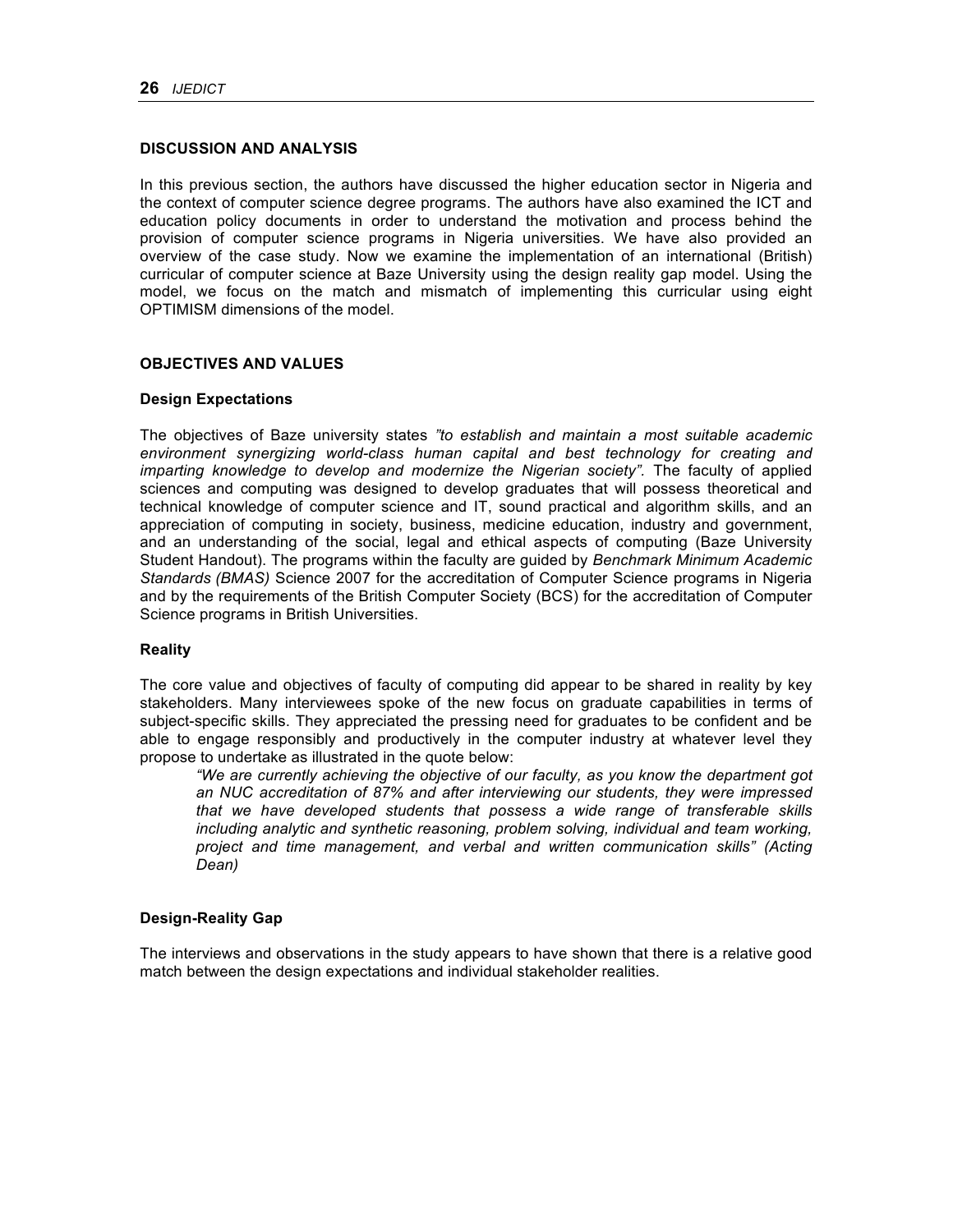### **INFORMATION**

It was agreed that the success of the design of degree courses within the faculty was based on the fact that effective learning and teaching required effective information flows between a network of stakeholders which include students, staff and external stakeholders.

### **Reality**

### **Access to teaching and research materials**

Usually the dean of the faculty always makes sure that the books needed by the staff are made available in order to allow them prepare lecture materials especially for new courses introduced in the curriculum for the first time. Lecturers have access only to free online journals and the faculty is yet to subscribe to any of the e-library channels. Normally, lecturers contact colleagues or friends who have access to online materials. The lack of staff access to updated online materials impact course preparation by encouraging inheritance of old lecture materials and also affected the output of research work as shown in this quote:

*"Publishing and preparation of teaching materials have been a little bit challenging here in Baze because we don't have access to journals like the UK University. You know subscribing to this journals requires millions of naira which is so expensive. So for me what I do is just contact my colleagues who are in the UK in order to access this journal libraries" (Lecturer A)*

### **Information flow about course content**

We found evidence that the new course structure within the computing faculty had not been sufficiently disseminated to both teaching staff and student. Our interview with the lecturers show that some of them do not know what courses they will be teaching in the following semester:

*"This semester I have been assigned to teach Introduction to World Wide Web to second year students. At the moment, I don't know what course I am teaching next semester, I have to wait for the dean to assign the courses I will be teaching" (Lecturer B)*

We also found evidence that at the end of the semester, many of the students are unaware of the courses they will be taking in the following semester. Many of the students become aware of the courses they are taking at the point of their registration.

#### **Information dissemination with external stakeholders**

One of the major objectives of the faculty is to prepare graduates that would be attractive to employers. Yet there appears to be little communication with external stakeholders. One of the first priorities of the newly designed Faculty of Applied Sciences and Computing was the need to communicate with potential employers of the graduates. Many large employers in the public and private sector would benefit from understanding the various degree programs the faculty was offering and the various job roles suited for these various degree programs. By interacting with employers, students will be provided with opportunities to develop the skills that employers are looking for. Although during their 3<sup>rd</sup> year, it's mandatory for all students to undergo industrial training in external organizations, thus providing opportunities to gain real-world perspective and exciting opportunities. It was observed during the research that it was the duty of the students to find this organizations on their own and those students who are unable to find a place are attached to the IT department within the university. We also found out that there was no formal link between students and external stakeholder such as the Nigeria Association of Computer Science Students (NACOSS). However during the course of writing this paper, the Faculty had started making strides in interacting with external stakeholders by organizing an international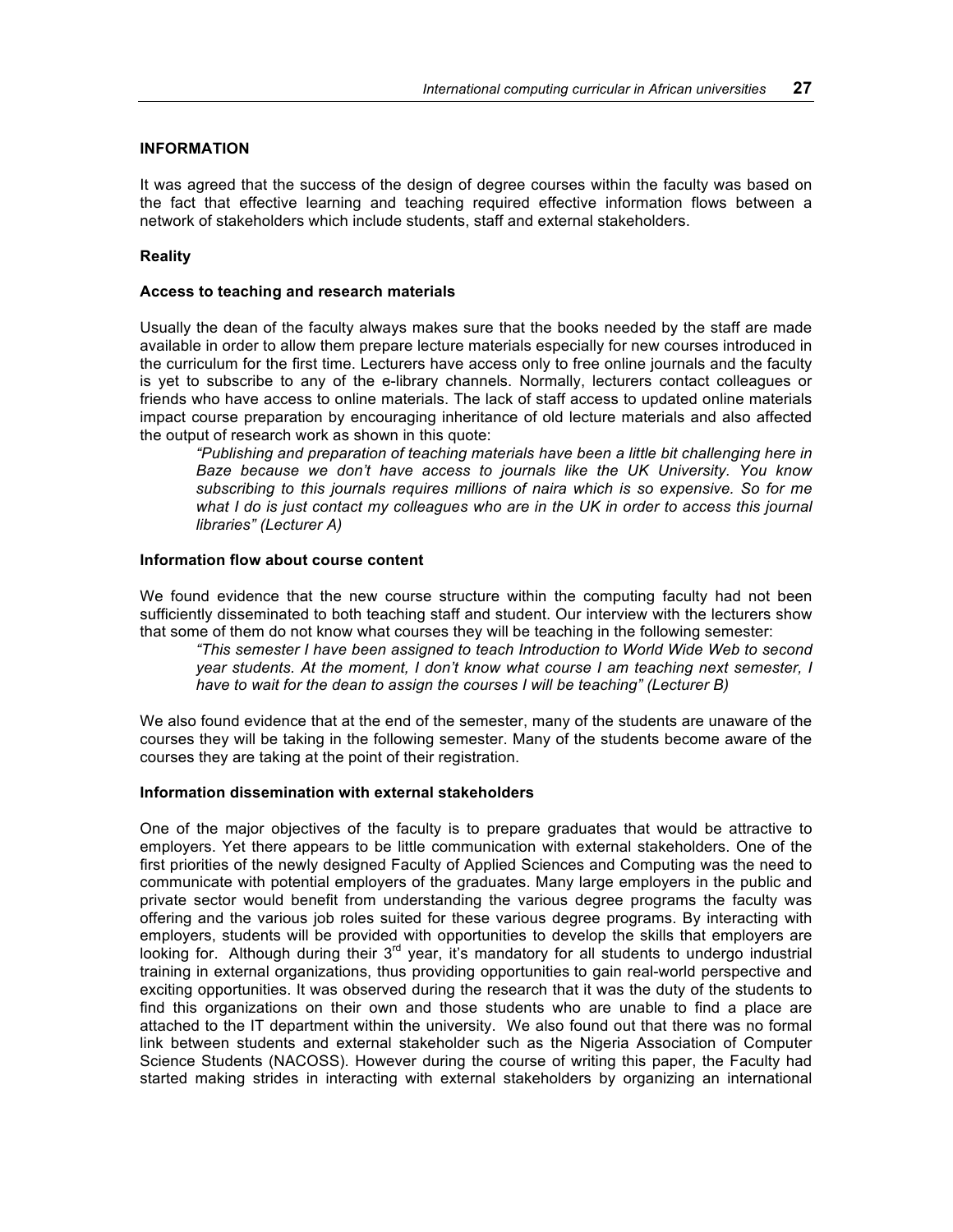conference on science and technology. Many of the lecturers had started making formal links with old colleagues and corporate bodies in order to have them attend the conference. This effort will boost the image of the Faculty and the University at large.

### **Design Reality Gap**

While the university has been successful in setting up a computing faculty, our study has shown that there are still some few challenges to deal with. However, the Faculty's plan for an international conference has helped to reduce the design reality gaps in terms of information.

### **PROCESSES**

Generally, public institutions have tended to rely on traditional lecture methods and student assessments. This echoes a didactic attitude of lecturers in developing countries, who see teaching processes as restricted to purely theoretical information transfer to students (Bass & Heeks, 2008). However, during the design of the computing courses at the Baze University, the policy design included assessment and lecture diversity. The design envisaged new teaching and learning processes that included lecture hours, interactive lectures, case study presentations, laboratory sessions, group project, class test, and continuous assessment of project work and assignments. The design on the teaching and learning methodologies puts priority more on providing opportunities for students to have both theoretical and practical engagement with the subject matter.

### **Reality**

The faculty has completely embraced assessment and lecture diversity. The process of teaching and assessment has moved from the traditional methods which are more theory focus to a students' oriented teaching as shown in the quote:

*"The diversity in the teaching and learning method is for students to do critical thinking which will lead to better understanding and should involve problem solving. That's what you do when you are working. You are thinking about problems and trying to find ways around it. They need to understand what the difference is, that is why critical thinking is so important. They should be aware of their problems and be able to address them especially in computer science courses" (Acting Dean).*

The Faculty of Computing has embraced the need for continuous and practical assessment in order to continuously engage the students. Usually the faculty prescribes a 40% weighting for continuous assessment and 60% for final examination that should be applied to all courses.

### **Design-Reality Gap**

For now, there has not been so much of a design reality gap with regards to the faculty processes in terms of assessment and teaching diversity. Teaching in the faculty has been more student oriented with diverse methods of assessment hence broadening the base for practical work.

### **MANAGEMENT SYSTEMS AND STRUCTURES**

The faculty of computing was designed to have a Dean in charge of the whole faculty, a faculty secretary and its various academic staff. The Dean subsequently reports to the Vice-Chancellor of the university. In 2012, the school was granted the license to run science degree courses in Financial Mathematics, Physics, Petroleum Chemistry and Biology. Thus the university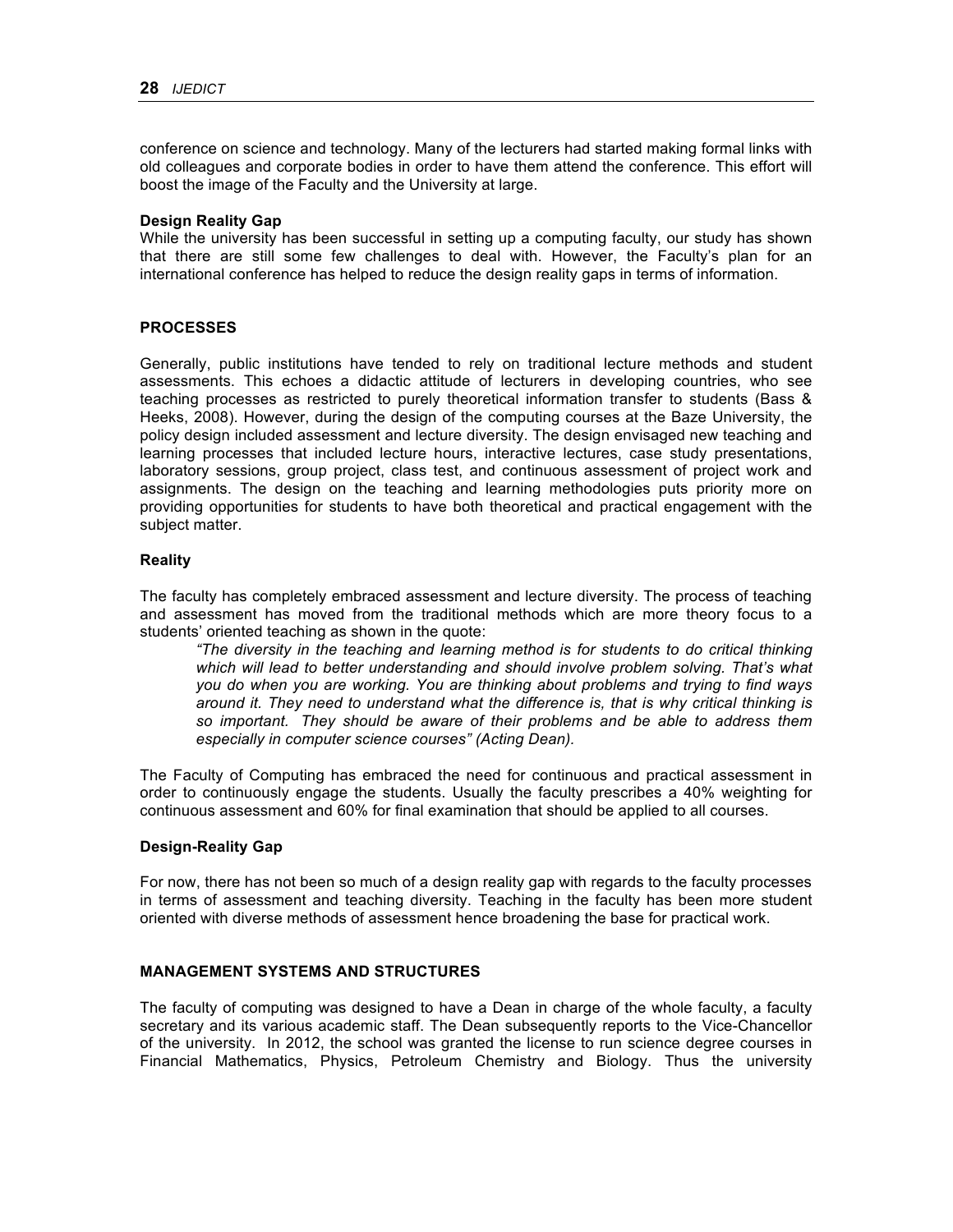restructured the Faculty of Computing to accommodate these sciences courses and it's was renamed the Faculty of Applied Sciences and Computing in 2012.

#### **Reality**

With the proliferation of courses, the structures of the faculty was not in line with the requirements of NUC. The NUC policy required a faculty to have a dean, and heads of Department within the Faculty. Each of this department is headed by a head of department (HOD) who reports to the faculty dean. The faculty undertook a major business process re-engineering about teaching and learning across all courses in order to get its degree programs accredited. During the business process reengineering stage, it was found out that during the design for the computing faculty, there was little or no consideration of quality assurance procedures for faculty courses. There were also no staff promotion and welfare review during the faculty design process. However, the NUC accreditation process in the faculty led to a detailed commitment to quality assurance, institutional and individual course reviews.

### **Design Reality Gap**

In terms of management systems and structures there is a relatively small design-reality gap due to the ability of the university to be more flexible in its structuring.

### **INVESTMENT RESOURCES**

The availability of funding has always been an issue in institutions of higher education in developing countries. In Nigeria, just like public universities, private universities have equally complained of funding and have clamored for funding and investment from the government. They argue that they are playing an identical role to public universities in producing much-needed skills for the country, and thus deserve state funding (Fatunde, 2013). As a new University, the need for investment to support the Faculty and its curriculum was given sufficient attention by the university board members.

#### **Reality**

Baze University has enjoyed a considerable amount of funding and investments from the founder. The steady increase of investment by its founder has enabled the development of its new, modern teaching labs, infrastructure and its science library. The faculty recently subscribed to Microsoft dreamspark hence providing professional developer tools and software in the hands of faculty staff and students with a low-cost subscription from Microsoft. However, the study shows that there was need for further investment on computing textbooks to support teaching and learning. The purchasing process is hampered by a shortage of good quality textbooks in the country. We observed that the textbooks in the science library could not cater for the growing number of students within the computing department. When asked with regards to this issue and how it affects teaching and learning, one of the lecturers noted that:

*"In the department, when a lecturer is in need of a textbook, we make a request directly to the Dean who orders some few copies when he travels to the UK. One is given to the instructor and the rest to the libraries. Usually, due to its limited availability of copies in the library, our students usually download the textbooks online and sometimes not all this books are available for free download, so it's an issue to be dealt with" (Lecturer C)*

The inadequate computing textbooks and materials have resulted in faculty members investing a considerable amount of personal time to the preparation of course and teaching materials. This include spend evenings and weekends in order to prepare lecture materials.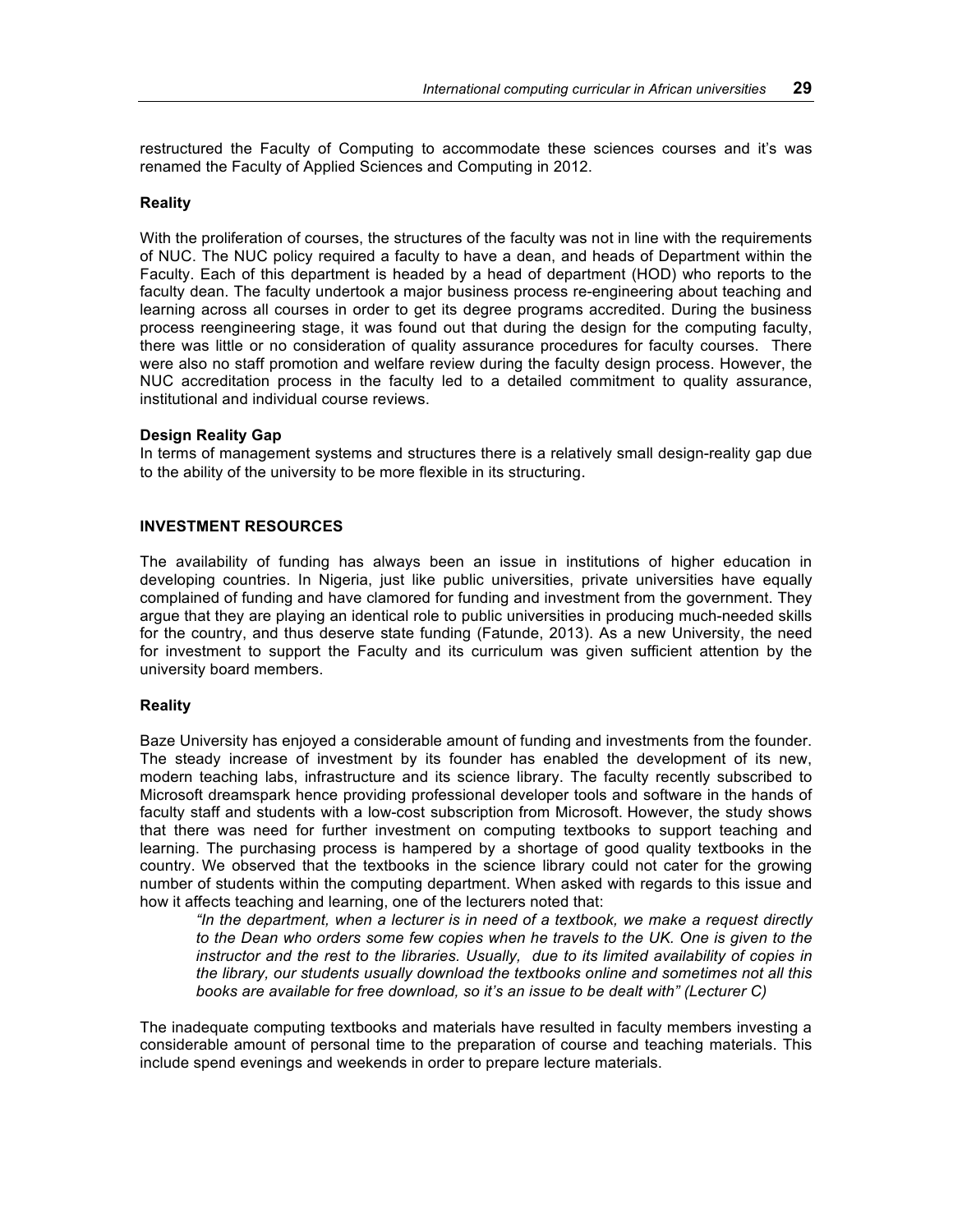### **Design-Reality Gap**

In summary, the issue of funding seems to affect the whole university sector in Nigeria which includes not only public institutions but also private institutions. We found evidence that with the huge amount of money that was involved in setting up the university, every investment that will be made on an existing department usually depends on the amount of profit that the faculty returns based on the amount of students enrolling to that department. This has resulted in private universities in Nigeria also asking for funding from the government on the bases that they are also contributing their quota to the development of the country even though some argued that private universities are created as profit-making ventures and are therefore not entitled to taxpayers' money, which should be invested in public institutions.

### **TECHNOLOGY**

### **Design Expectations**

The design of the Department of Computer Science guidance framework draws out the importance of having adequate IT infrastructure to support teaching and learning. These include library and computer classrooms and labs.

### **Reality**

The university has sufficient air-conditioned teaching class rooms equipped with wireless internet and a projector. Also, the university has three IT laboratories to teaching specialist topics such as database, web programming, word processing applications and programming languages. During the inception of the faculty in 2011 there were no labs with networking capabilities to support advanced studies in networking. However in 2013, a network lab was established with adequate facilities to support network and operating system courses as shown in this quote:

*"When I came in, I noticed we didn't have a network lab to illustrate to the student the practical aspect of networking. I followed it up with the dean and in less than a month, the lab was up and running. You know we are trying to give our students the best experience their friends and families are also getting in the United Kingdom". (Lecturer D)*

There were also some challenges such as poor internet connectivity, poor infrastructures and limited amount of computers hindering a good level of access to the IT labs as illustrated in this quote:

*"Sometimes when we get into the lab to do our course works only to notice that some computers don't have internet access or the software are not properly working. That is why most students get their personal computers." (Student B)*

### **Design-Reality Gap**

Our study indicates that the relationship between a supporting teaching and learning environment and the ICT subjects is still at a moot point. The study shows that a design reality gap exists and constitutes a hindering factor to the newly implemented ICT courses in the university. The study shows that general purpose computer classroom is not enough to cater for the student population. Furthermore, there is inadequate internet access around the university campus. All academic and administrative building are fully connected with both LAN and wireless internet connections with the exception of the school accommodation and cafeteria. When students want to use the internet, they will have to go to these buildings or use their own private internet modems.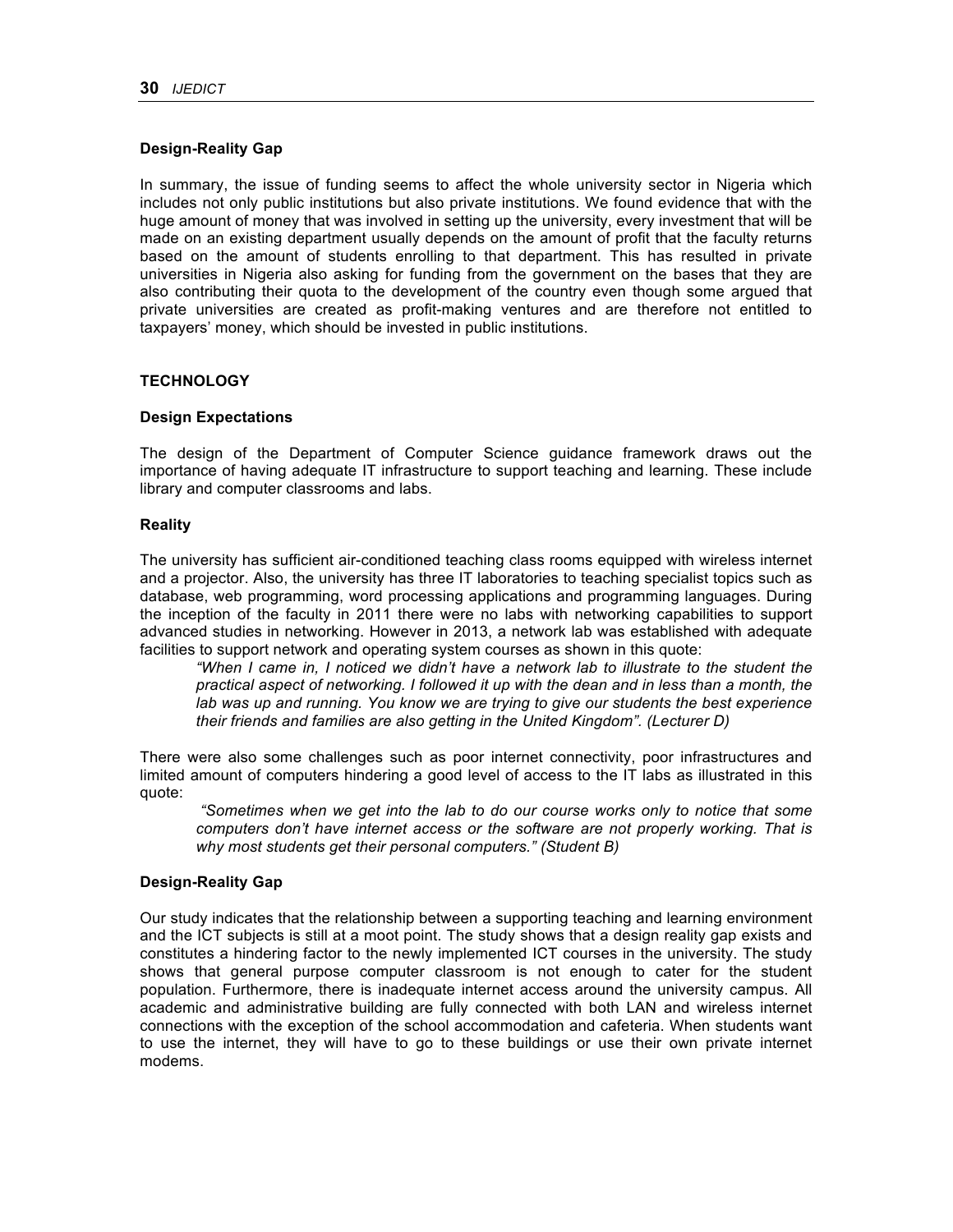### **STAFFING AND SKILLS**

The design of the new faculty and degree programs highlighted the importance of having adequate university teaching staff with appropriate qualifications and experience. Having the right amount and quality of both academic and administrative staff were significant for getting a full accreditation of its courses from the NUC. However, student's skills in terms of gaining practical industrial experience during their study was not stated and discussed in the policy guideline regarding the formation of the faculty.

### **Reality**

In reality, the faculty started with only 4 academic staff and 16 students in 2011. Some of them had none or little experience in the academia, amongst the new staff, one was a Professor and the other was a PhD holder. The other two lecturers were building up their skills and expertise over time on the job, but this could not yet reach the design expectations. Some of the instructors were finding it challenging to teach core programming courses because of their lack of experience in academia. The number of staff was generally regarded as being inadequate due to growing number of students. However, for the university to get its computer courses adequately taught, the university needed to employ more experienced academics which it did even though there was a shortage of suitably qualified and experienced staff from which to recruit. The shortage of skills is particularly felt in the computer science stream which requires core programming. Also, the NUC had a problem with the design of the computing curriculum. In Nigeria, all students undergoing a science course are required to take a mandatory three month industrial training. As such, the Faculty was obliged to introduce the compulsory industrial training for its student during their third year. With such policy, the faculty couldn't implement the British style curriculum for achieving a BSc in computer science in three years.

*"We are trying to implement a British style educational system where our students can obtain a computer science degree in three years just like the UK. But I don't think we can achieve that with the mandatory industrial training policy of the NUC here in Nigeria unlike the UK where placement is optional" (Acting Dean)*

### **MILIEU**

### **Design**

In the previous session of this paper, the authors already discuss the contextual factors that affect the design and the implementation of the degrees within the computing faculty. They include economic in the discussion on funding and investment, socio-cultural in the discussion on objectives and values, technological in the discussion on technology. In this section, we concentrate on the legal and political context which are both usually sensitive topics that participants shy away from.

### **Reality**

In terms of politics, the present government under the watch of President Goodluck Jonathan has been supportive of private sector investment in the education sector. Politically, the establishment of the university and its various degrees is in line with the economic transformation agenda of the President. Since the assumption of office by the president in 2011, the president has established 12 federal universities and he has issued license to nine private universities including Baze University and three state universities. During the former Minister of Educations tour at Baze University after paying a courtesy call, while touring the network lab of the faculty, she stated: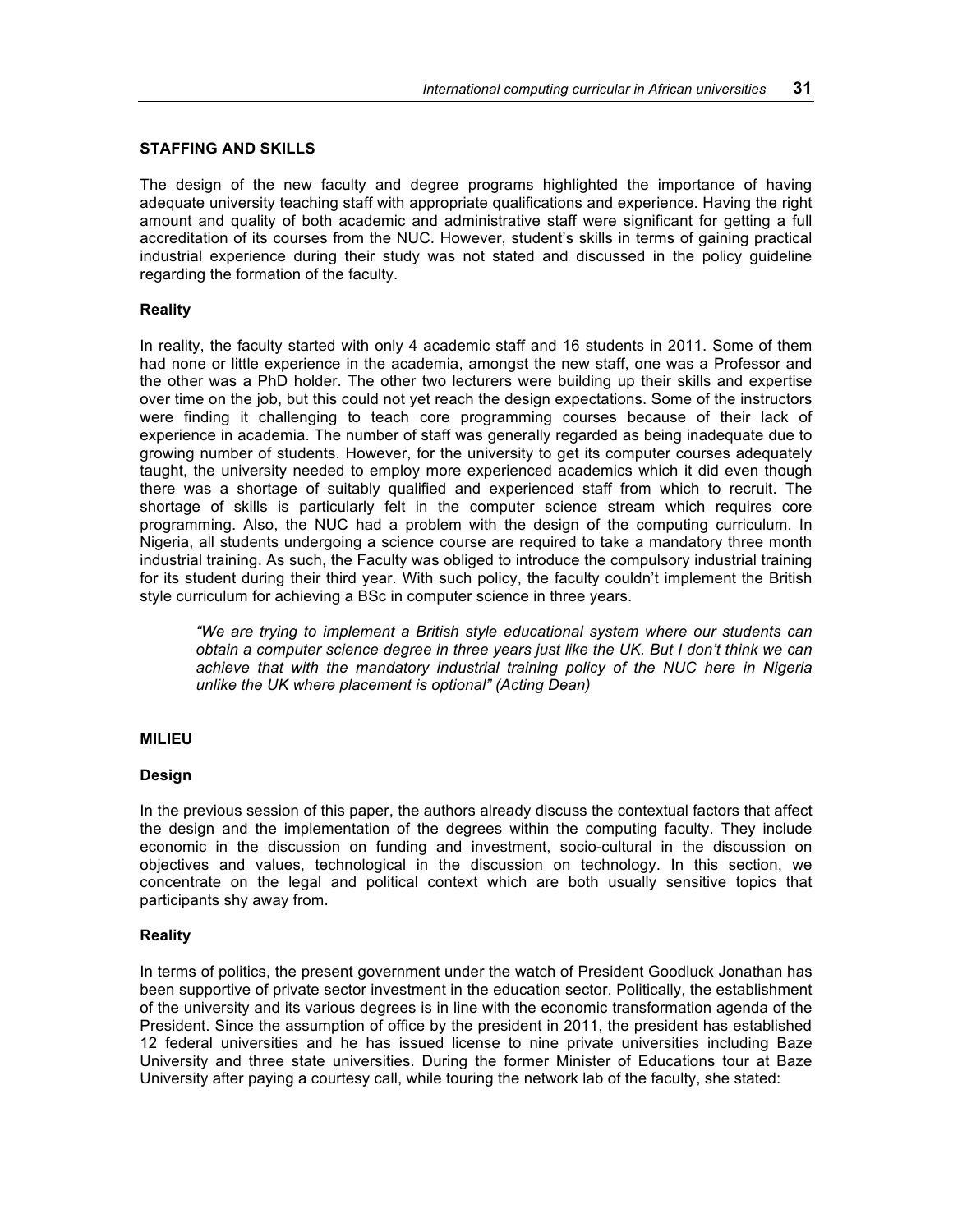*"I must say that we are impressed with what we have seen. I have already said kudos to the university management and students that the university has been established both in terms of improving access at the same time with the requisite qualities that we require" (Former Minister of Education)* 

In this study, the legal context of the design of the computing faculty and its degree courses is centered on the NUC accreditation. According to NUC, all universities in Nigeria must comply with approved Benchmark Minimum Academic Standards (BMAS) and other quality assurance instruments required for Nigerian universities to meet national needs and global competiveness based on the Nigeria education law of decree 49 of 1988. The NUC visited Baze University between February to March 2014 for the accreditation exercise of the degree courses within the Faculty of Applied Sciences and Computing. The review focused on course curriculum, staffing, research, infrastructure, and an acceptable standing of teaching and learning. After the three day process, the Department of Computing received an Interim accreditation.

### **Design-Reality Gap**

Our study shows that both the legislative realities and political requirement appear to be largely met. It can be concluded that the design-reality gap with regards to milieu is at an extinct point.

### **CONCLUSION AND RECOMMENDATION**

In this paper, the authors have further shown that design reality gap framework can be applied to the implementation of ICT curricular programs in developing countries. As ICT4D researchers, our aims is to study the relationship between ICT and development. However by adopting the design-reality gap, we are forced to do that by providing a comprehensive evaluation of the implementation of an international ICT curricular in a developing country and exposing many issues that are pre-requisite for the successful implementation of the western computing curricular. The importance of the choice aspect in the design reality gap means that it is crucial to understand the social, cultural and political context, and evaluate the ICT curricular towards that. In this study, we also suggest some recommendations based on the mismatch associated with implementing this international curricular. To address the large gap identified in the staffing and skills area, the university should provide in house training to its existing and newly appointment staff in order to address the shortage of technical skills especially in the areas of programming. This can be done by going into private and international organizations such as NIIT, APTECH, Microsoft, Google and others for ICT technical manpower development. Also, there is need for the university to increase its internet bandwidth in order to provide wireless internet access across the whole campus in order to support meaningful academic activity. The university should liaise with bigger telecommunication providers such as MTN, GLO, and ETISALAT in order to setup its own secure wireless network that will provide a fast and uninterrupted wireless internet across the whole campus.

Also, with regards to the shortage of international computing textbooks, preferable the ones in use in UK Universities since the university is following the British standard, the university can improve the situation through interlibrary loan and document delivery service with a couple of UK universities where the students can have access to read the e-books by logging into the partner UK university library. This will also give the students and lecturers not only access to e-books but also online academic journals the UK universities could have been subscribed to, hence encouraging learning, teaching, research and university partnership. To enable urgent address to all the gaps identified, funding needs to be given a key priority to enable capital investment in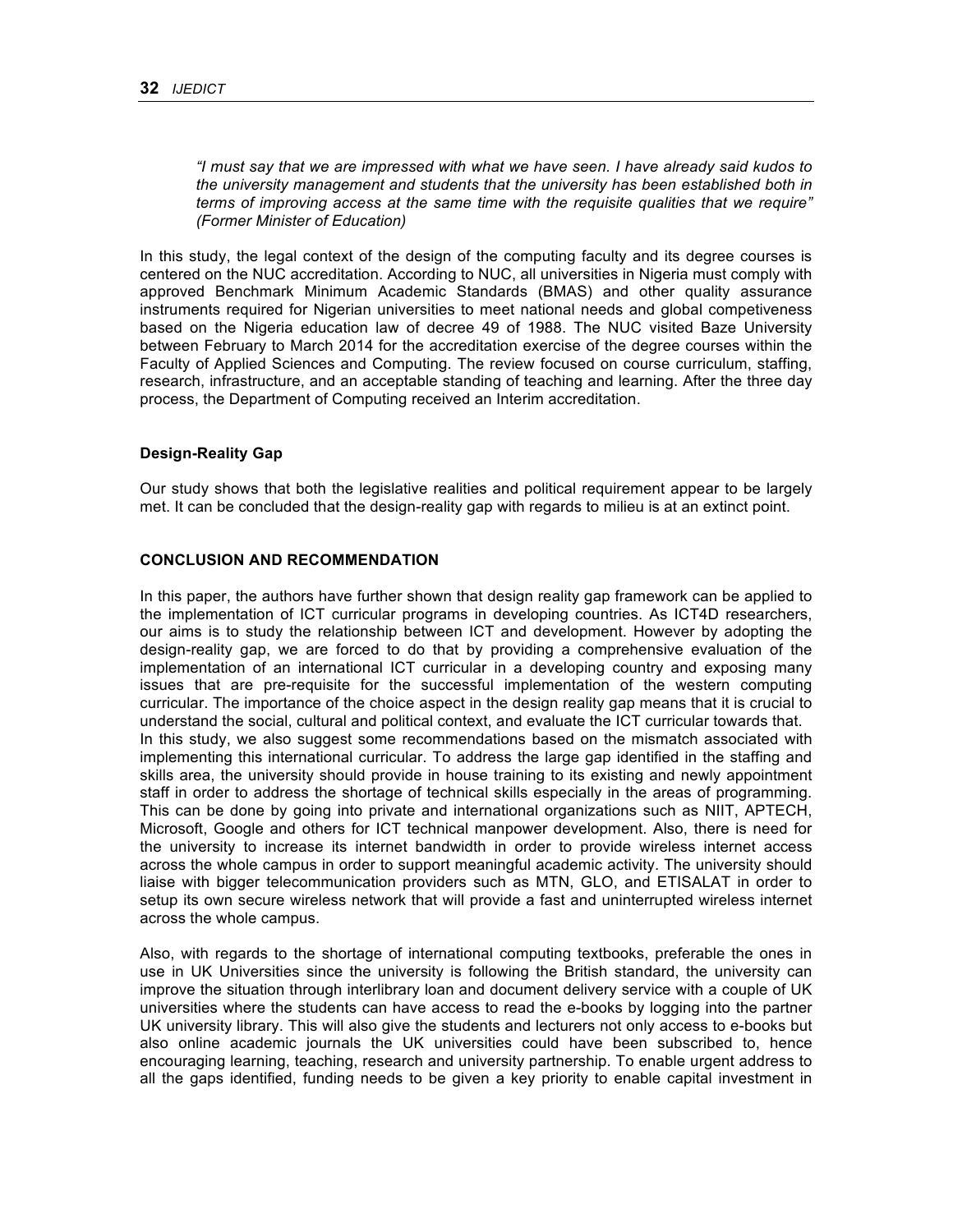support of curriculum development. Most private universities solely rely on the founder for funding and the bulk of such fund goes to servicing the overhead cost. The faculty should source from donors and private organizations such as Mac Arthur Foundations, Shell, and Google etc. For example in 2010, the Mac Arthur Foundation awarded grant to Bayero University Kano to complete it ICT Centre (McFound, 2010).

In summary, the implementation of any western designed ICT curricular in a developing country needs to shift beyond the directly as-it-is implementation of such curricular to adapting it to the cultural, institutional, social and political context where it is to be implemented in order to encourage success. In suggesting the potential for future research, the limitation of this study is recognized. The study was limited in that only a single focused case study was undertaken under severe time limitations; however there is scope for undertaking a longitudinal study on the basis of the current results to provide more insight on implementation issues as the university continues to expand in regards to student size and also computing courses. Lastly, the findings of this study cannot be generalised due to the choice of research strategy but can give insights by drawing specific implications for actors involved in the implementation of international ICT curricula as well as researchers that plan to investigate similar subjects in different context

## **REFERENCES**

- Akpan, P. I., 2003. Basic-Needs to Globalization: Are ICTs the Missing Link?. *Information Technology for Development,* pp. 261-274.
- Avgerou, C., 2003. The Link Between ICT and Economic Growth in the Discourse of Development. In: *Organisational Information Systems in the Context of Globalisation.*  Boston: Kluwer.
- Bass, M. J. & Heeks, R., 2008. Changing Computing Curricula in Africa Universities: Evaluating Progress and Challenges Via Design-Reality Gap Analysis. *Electronic Journal of Information Systems in Developing Countries,* 48(5), pp. 1-39.
- Benbasat, I. G. D. a. M. M., 1987. The Case Research Strategy in Studies of Information Systems. *MIS Quarterly,,* pp. 369-386.
- Braun, V. A. C. V., 2006. Using Thematic Analysis in Psychology. *Qualitative Research in Psychology,* 3(2), pp. 77-101.
- Dada, D., 2006. e-Readiness for Developing Countries. *Electronic Journal of Information Systems in Developing Countries,* 27(6), pp. 1-14.
- Fatunde, T., 2013. *Private universities push for public funding.* [Online] Available at: http://www.universityworldnews.com/article.php?story=201307191517384 [Accessed 12 June 2014].
- Hakura , D. S. & Nsouli, M. S., 2003. *The Millienium Development Goals: The Emerging Framework for Capacity Building and the Role of IMF.* **[Online]** Available at: http://www.imf.org/external/pubs/ft/wp/2003/wp03119.pdf [Accessed 17 July 2014].
- Heeks, R., 2002. Information Systems and Developing Countries: Failure, Success and Local Improvisations. *The Information Society,* 18(2), pp. 101-112.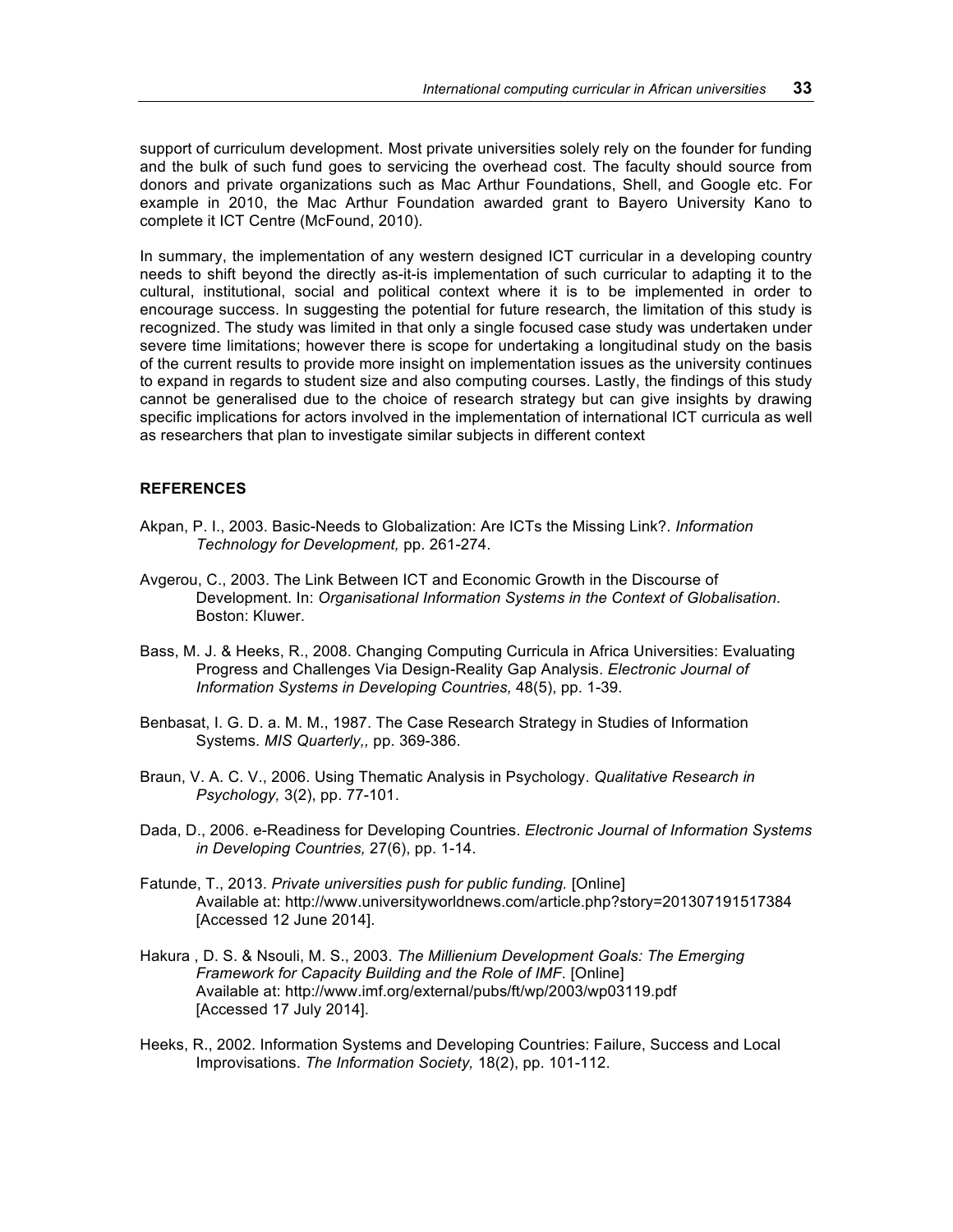- Heeks, R., 2010. Do Information and Communication Technologies (ICTs) Contribute to Development?'. *Journal of International Development,* Volume 22, pp. 625-640.
- Kamel, S. & El-Tawil, M., 2009. The Impact of ICT investments on Economic Development. *Electronic Journal of Information Systems in Developing Countries,* 36(1), pp. 1-21.
- Longe, F., 2013. *Re-imagining Information Technology education in Nigerian universities.* [Online] Available at: http://www.ynaija.com/femi-longe-re-imagining-information-technologyeducation-in-nigerian-universities-y-policy-hub/ [Accessed 16 June 2014].
- MacAuthor, F., 2010. *Nigerian Government Supports Upgrade of Scientific Equipment at Universities.* [Online] Available at: http://www.macfound.org/press/from-field/nigeriangovernment-support-upgrade-scientific-equipment-universities/#sthash.8x6t4j40.dpuf [Accessed 12 July 2014].
- Madon, S., 2004. Evaluating the Development Impact of E-Governance Initiatives: An Exploratory Framework. *Electronic Journal of Information Systems in Developing Countries,* 20(5), pp. 1-13.
- Maumbe, M. O. V. a. A. H., 2008. Questioning the Pace and Pathway of e-Government Development in Africa: A Case Study of South Africa's Cape Gateway Project. *Government Information Quarterly,* 25(4).
- Mbarika, V., Okoli, C., Byrd, T. & Datta, P., 2005. The Neglected Constraint of IS Research: A Research Agenda of Sub-saharan Africa. *Journal of the Association for Information Systems,* 6(5), pp. 130-170.
- McFound (2010) Grants to Bayero University, Kano. [Online] Available at http://www.macfound.org/grantees/76/ [Accessed 7 July 2014].
- Nissanke, M., 2006. Human Capital Development Programme for Effective ICT in Africa. *ICT working paper no.8,African Economic Research Consortium, Nairobi.*
- NPFIT, 2012. *Nigeria Information Communication Technology (ICT) Policy.* [Online] Available at: http://www.commtech.gov.ng/downloads/National\_ICT\_Policy\_DRAFT\_090112.pdf [Accessed 7 July 2014].
- NUC, 2012. *List of Approved Universities and Accredited Programs.* [Online] Available at: http://www.nuc.edu.ng/nucsite/File/Approved\_Accredited%20Programmes%20of%20Nig erian%20Universities-Listed%20by%20University.pdf [Accessed 23 May 2014].
- Oates, B., 2006. *Researching Information Systems and Computing.* London: Sage.
- PunchNG, 2013. *ASUU strike: Empty classrooms, laboratories across Nigeria Universities.*  [Online] Available at: http://www.vanguardngr.com/2013/12/asuu-strike-emptyclassrooms-laboratories-across-nigeria-universities-photospeak/ [Accessed 14 July 2014].

Rhee, H.-S., 2009. ICT Human Capacity Building for Development. *ICT World Today,* Volume 1.